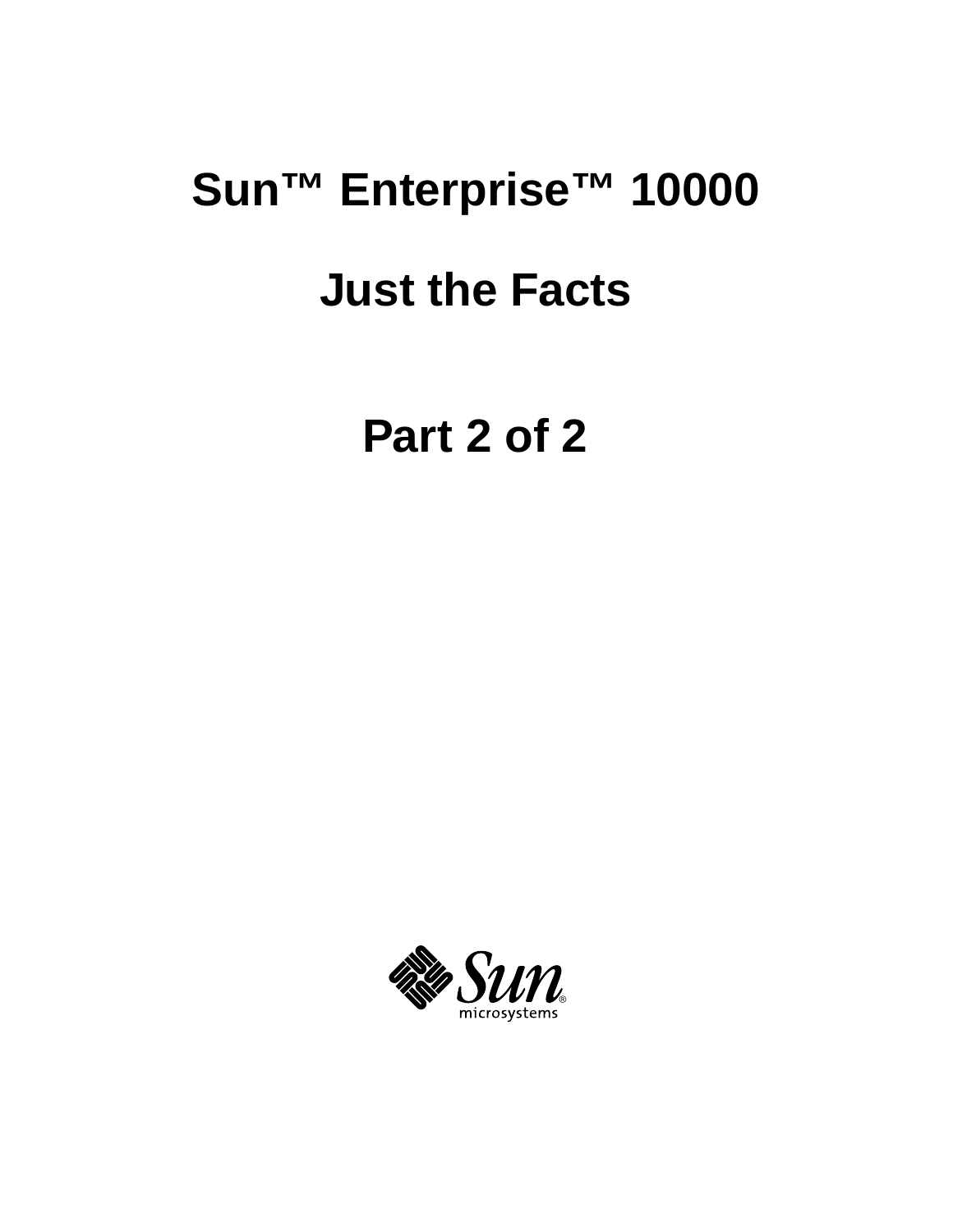# **Mechanical Packaging**

# **Sun Enterprise 10000 Cabinet**



**Figure 7.** Sun Enterprise 10000 cabinet

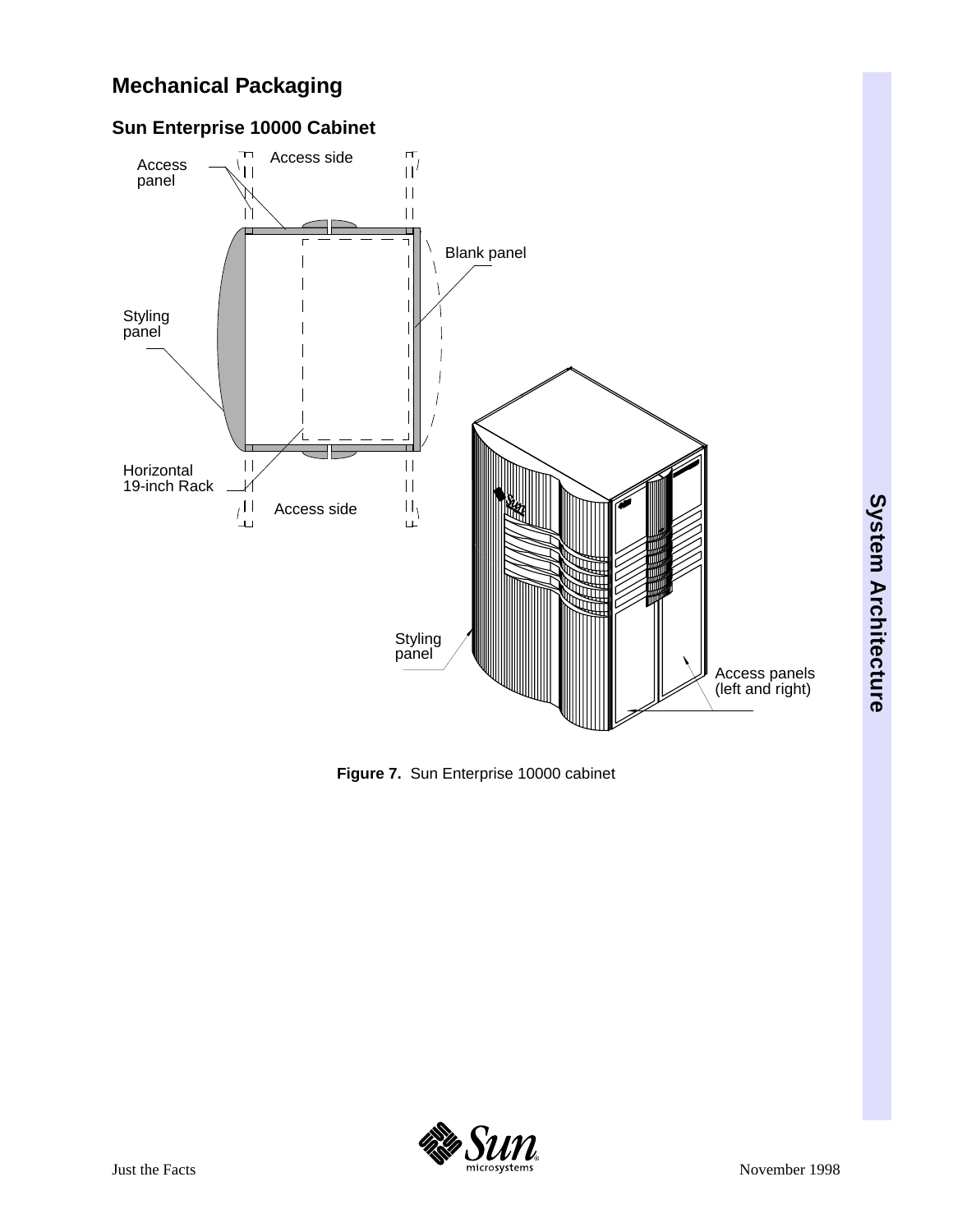# **Mechanical Packaging** *(cont.)*

#### **Sun Enterprise 10000 Cabinet** *(cont.)*

- The Sun Enterprise 10000 enclosure is a 70-inch high, 50-inch wide, 39-inch deep, data center cabinet when viewed from the styling panel side.
- Inside the cabinet is a 18-slot card cage for system boards, control boards, and centerplane support boards.
- Directly above and below the card cage are the fan trays which draw air up though the cabinet and filters to exhaust out the top. These trays each include two fans.
- Above the top fan trays and over the control board are two power shelves. Each power shelf contains one AC input unit and two power supplies for a total of four AC input units and eight power supplies.
- Above the top fan trays, in both the primary and secondary sides of the cabinet, is the peripheral area which can be configured with up to 5U of standard RETMA, rack-mountable components. In addition to peripheral trays, this area contains one or two rack-mountable AC power sequencer units and remote power control module.
- One or two Sun StorEdge D1000 disk trays can be installed in the system cabinet or up to 16 UniPack disks for booting eight mirrored domains
- The peripheral area also houses one or two Ethernet hubs used for communicating with the SSP
- A hinged access door covers the left and right sides of the primary and secondary side of the cabinet. They can be opened without the use of tools and offer easy access to internal components.
- A modular styling panel is installed on one end, with a blank panel on the other end. I/O expansion cabinets are placed adjacent to the blank panel.

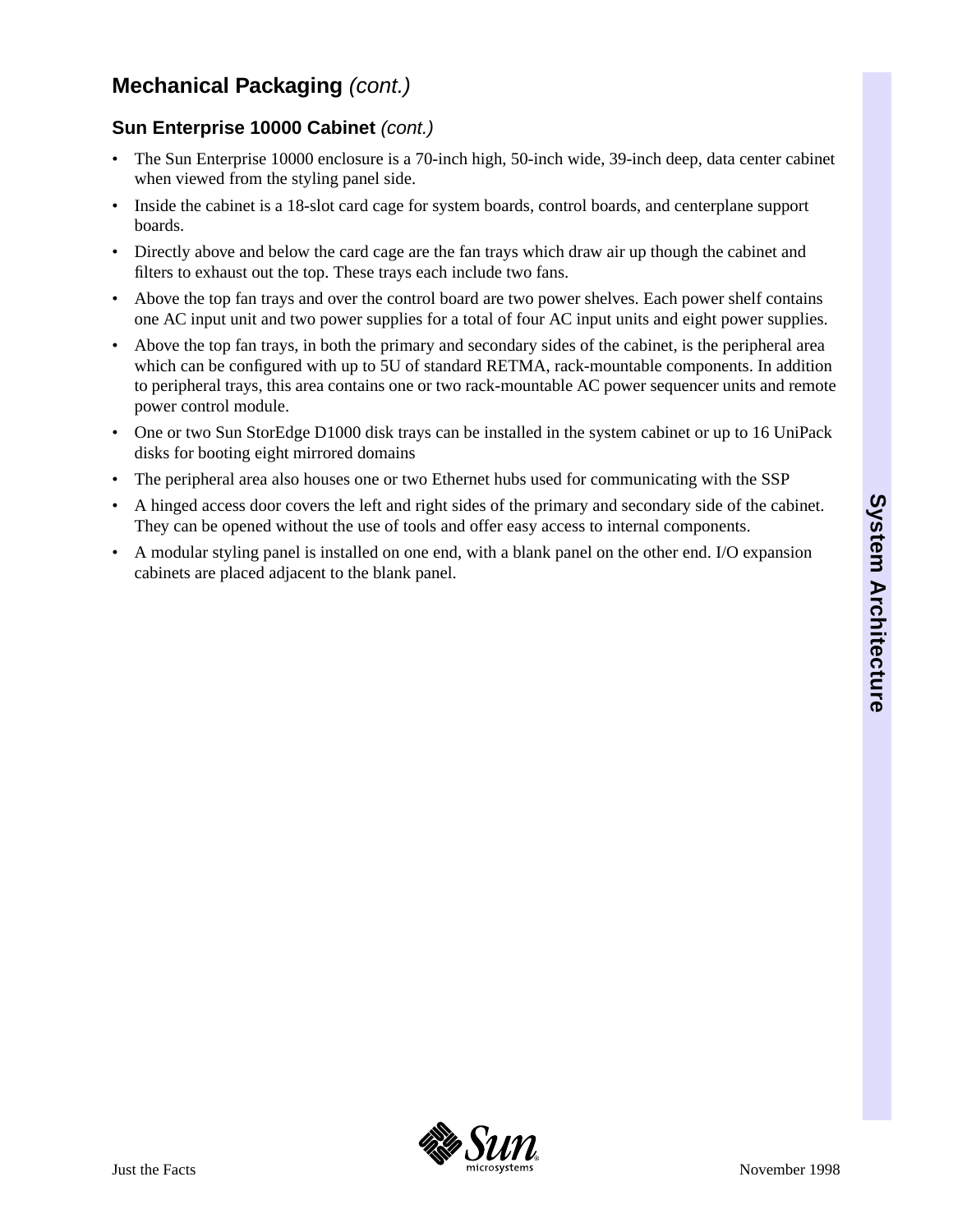# **Power and Cooling**

The Sun Enterprise 10000 system provides a highly configurable power and cooling system designed for  $N+1$  system redundancy (where "N" is the minimum number of either the power supplies or fan trays required). Both the power supplies and the fan trays can be replaced or upgraded while the system is running. Power is distributed such that power supply failures, while noted by the system, do not affect the system's operation.



**Figure 8.** Hot-swappable Power and Cooling Components

#### **48-volt Power Subsystem**

The Sun Enterprise 10000 power system is distributed and consists of three functional pieces: Universal 220 VAC-to-48 DC volt, front-end power supplies, 48-volt filter, distribution and protection box, centerplane and system logic boards.

- Safe, "extra-low voltage" (ELV), 48-volt distribution system
- No individual load is capable of keeping the system from operation
- Modular design makes troubleshooting easier while providing redundant power in the event of a failure
- All power, while originating at separate sources, is bused together to provide fault tolerance
- For redundancy, each of the power shelves are separately powered via individual AC line cords
- Each of the individual power supplies is capable of being serviced without interrupting the 48-volt output of the N+1 configuration
- AC input module LEDs indicate when it is safe to service either the AC input module or the associated power supplies
- Separate circuit breakers are used to protect each of the twenty loads so that no individual load is capable of keeping the system from operation
- A separate, 19-inch, rack-mount power distribution subsystem provides power to all of the I/O peripherals in the system cabinet

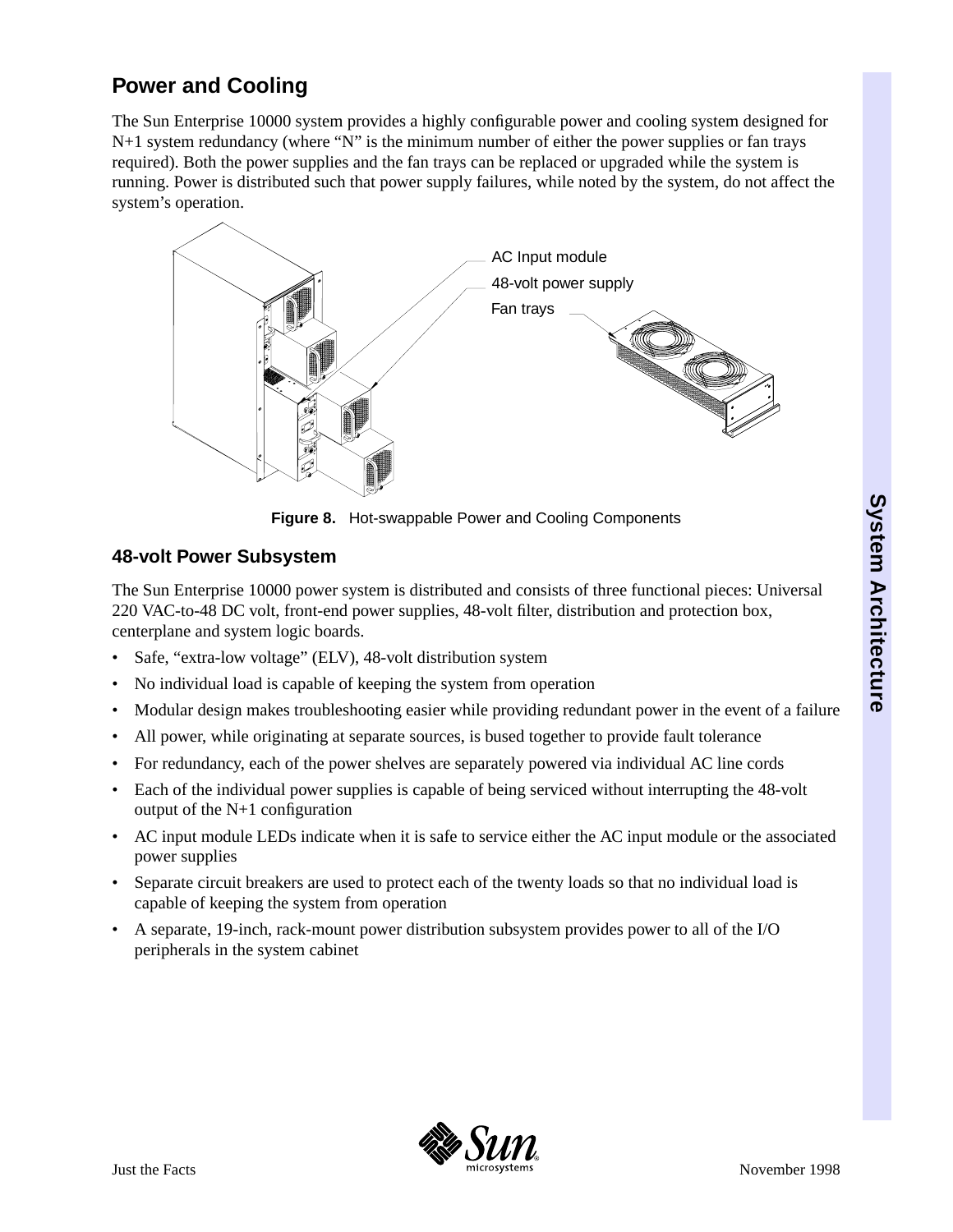# **Power and Cooling** *(cont.)*

#### **Cooling Subsystem**

The processor cabinet is cooled by the flow of pressurized air drawn into the bottom of the cabinet from the ambient environment and exhausted out the top to the outside environment. The flow of cooled air is produced by a redundant system consisting of 16 fan trays operating through four circuit breakers to alleviate a source of single point failure (SPF). Each fan tray contains two fans and, in the event of a failure, can be removed while the system is operating.



**Figure 9.** Airflow

- The fan trays have two fans and a tachometer that senses that both fans are rotating. A failed fan will result in a warning message being logged by the SSP.
- If a fan or fan tray fails, the fan tray can be replaced while the system is running without adverse effects to the system.
- Temperature sensors on each board detect that ambient air blowing across the board is within the specified temperature range.
- If the "temperature warning" level is reached, the condition is logged to the SSP. If the "temperature threshold" level is reached, the offending board is powered off and logically excluded from its domain.

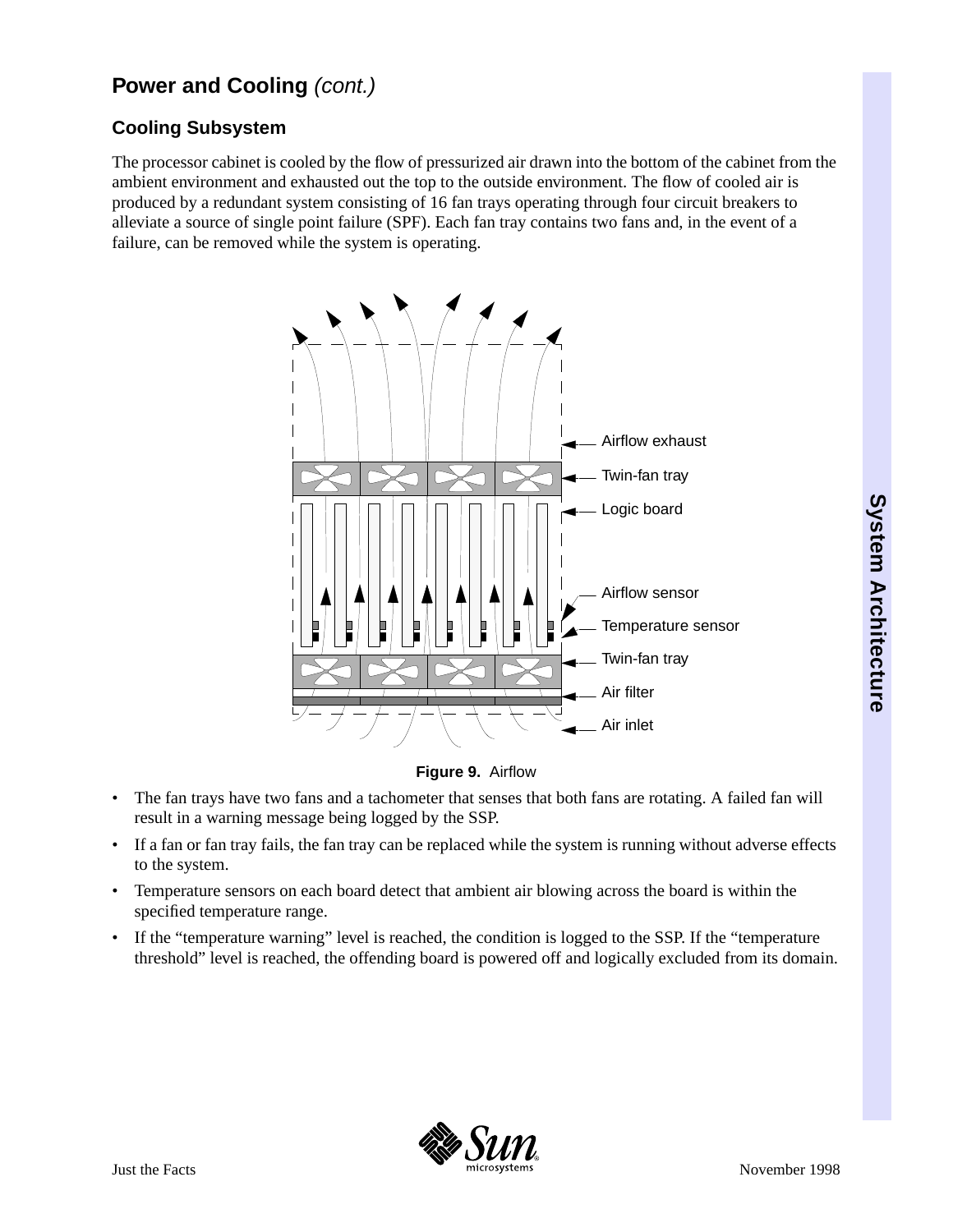# **Expansion Cabinet**



**Figure 10.** Data Center Expansion Cabinet

The 72-inch Sun Enterprise Expansion Cabinet is available for use with the Sun Enterprise 10000 system. The Expansion Cabinet can be configured to a user's specific needs. The following devices may be installed in an Expansion Cabinet:

- Sun StorEdge D1000 array (up to 9 per cabinet)
- Sun StorEdge A5000 fibre channel arbitrated loop array (up to 6 per cabinet)
- Sun StorEdge A3500 high availability RAID array (1 per cabinet)
- Tape devices, with and without autoloaders. Includes 4-mm DDS-3, digital linear tape and 8-mm Exabyte.

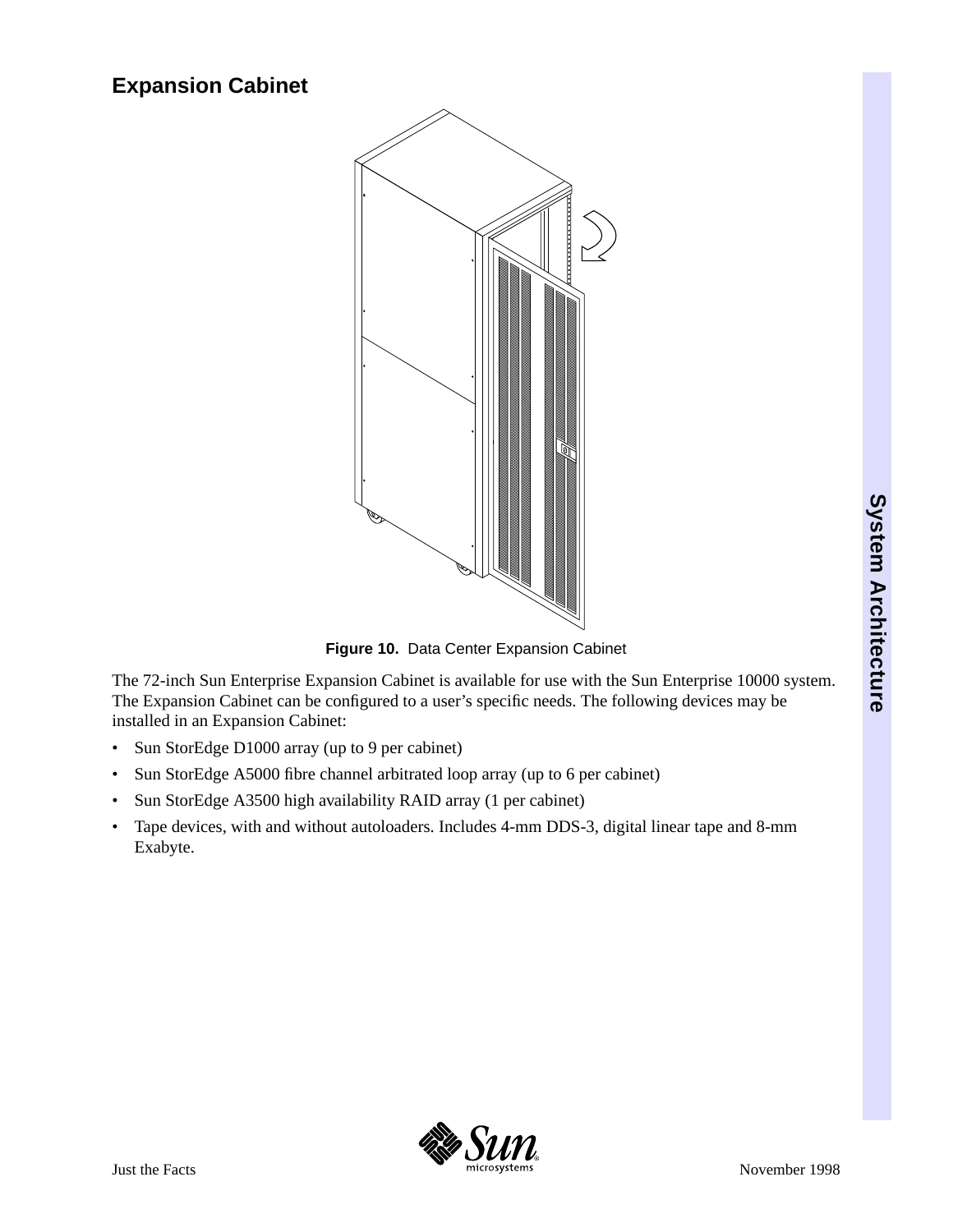# **Expansion Cabinet Cooling**

# **Expansion Cabinet** *(cont.)*

#### **Expansion Cabinet Cooling**

- Each Expansion Cabinet has one cabinet fan tray that includes four fans supported by two power supplies. Each power supply supports two fans.
- The Expansion Cabinet features redundant cooling. If a power supply fails, two fans stop running and two fans continue to operate, providing enough cooling to keep the devices in the Expansion Cabinet cool.
- At this time one may not mix front to back cooled devices with side to side cooled devices. Front-to-back cooled devices include the Sun StorEdge D1000 and A3500 arrays and tape devices, side-to-side include the Sun StorEdge A5000 array.
- If more than two Sun StorEdge A5000 arrays are installed as X-options, please order the upper fan assembly and the front door assembly.
- Expansion Cabinets can be controlled by the System Cabinet and can send status information to the System Cabinet, through a connection between the Expansion Cabinets and the System Cabinet. Specifically, the connection supports the following:
	- When a cabinet fan tray fails in an Expansion Cabinet, the System Cabinet is notified. A system administrator monitoring the System Cabinet status can see when a cabinet fan tray fails in an Expansion Cabinet.
	- The system administrator is able to turn off the System Cabinet and all the Expansion Cabinets connected to the System Cabinet with either the System Cabinet key switch or through a software command.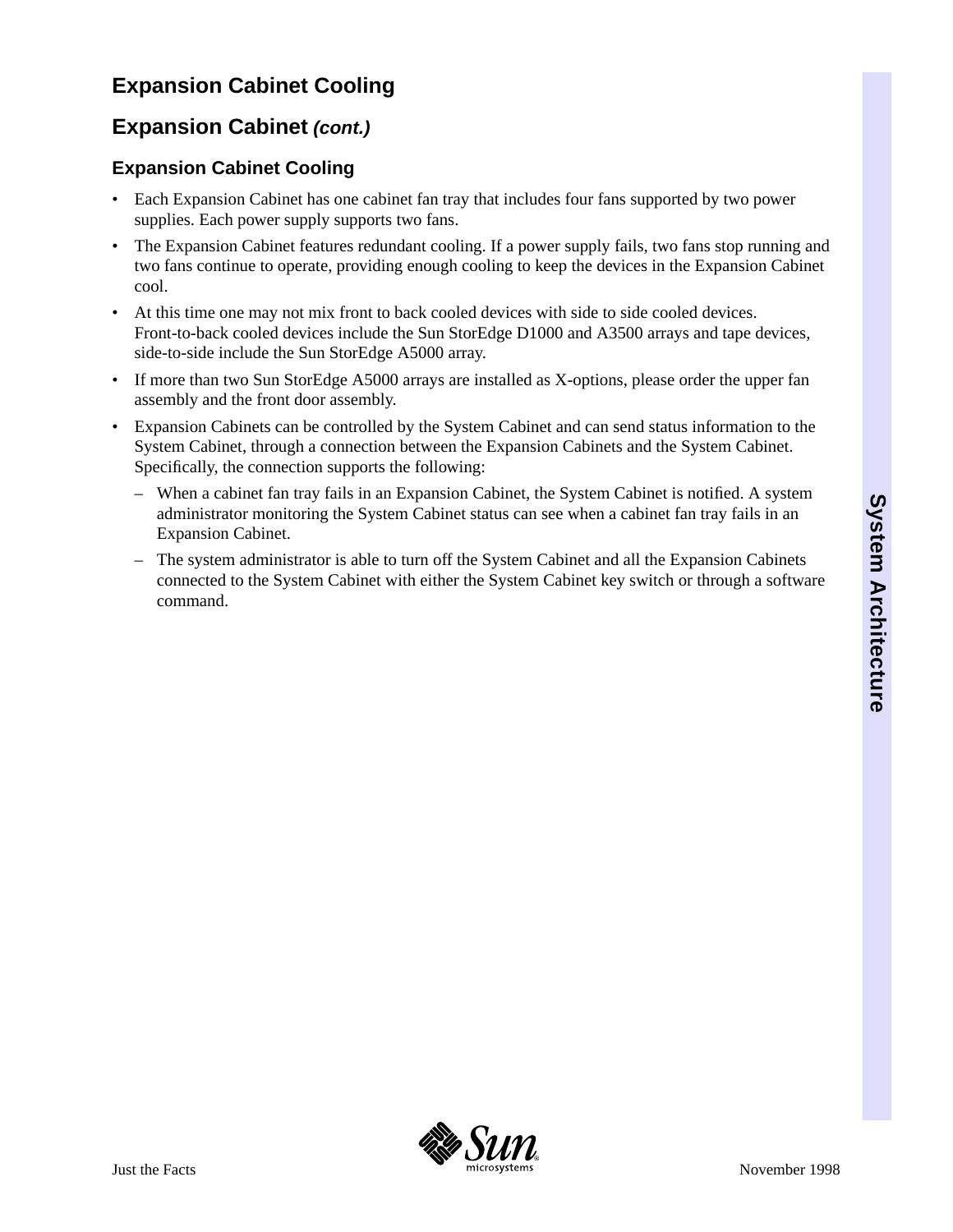# **Dynamic System Domains**

### Subdividing the Sun Enterprise<sup>™</sup> 10000 System into Multiple Computers

The Sun Enterprise<sup> $M$ </sup> 10000 server's dynamic system domain feature allows the Sun Enterprise 10000 system to be subdivided into multiple computers, each consisting of one or more system boards. System domains are similar to partitions on a mainframe. Each domain is a separate, shared-memory SMP system that runs its own local copy of the Solaris<sup>M</sup> Operating Environment. Within a system domain, the system boards share a common physical address space and can access each other's non-cacheable (command and status) address space. Key features are:

- Up to eight domains. Each one has its own copy of the Solaris Operating Environment, its own boot disk and data storage and a connection to the SSP. Domains are from one system board to 16 system boards in size.
- Domains are logical, not physical. They may be dynamically changed in size (number of system boards) online.

Because individual system domains have access to the interconnect bandwidth but are logically isolated from other system domains, software errors will be confined to their respective system domain and will not affect the rest of the system. This allows a system domain to be used to test updates to the Solaris Operating Environment, device drivers, or other, new application software without impacting production usage.

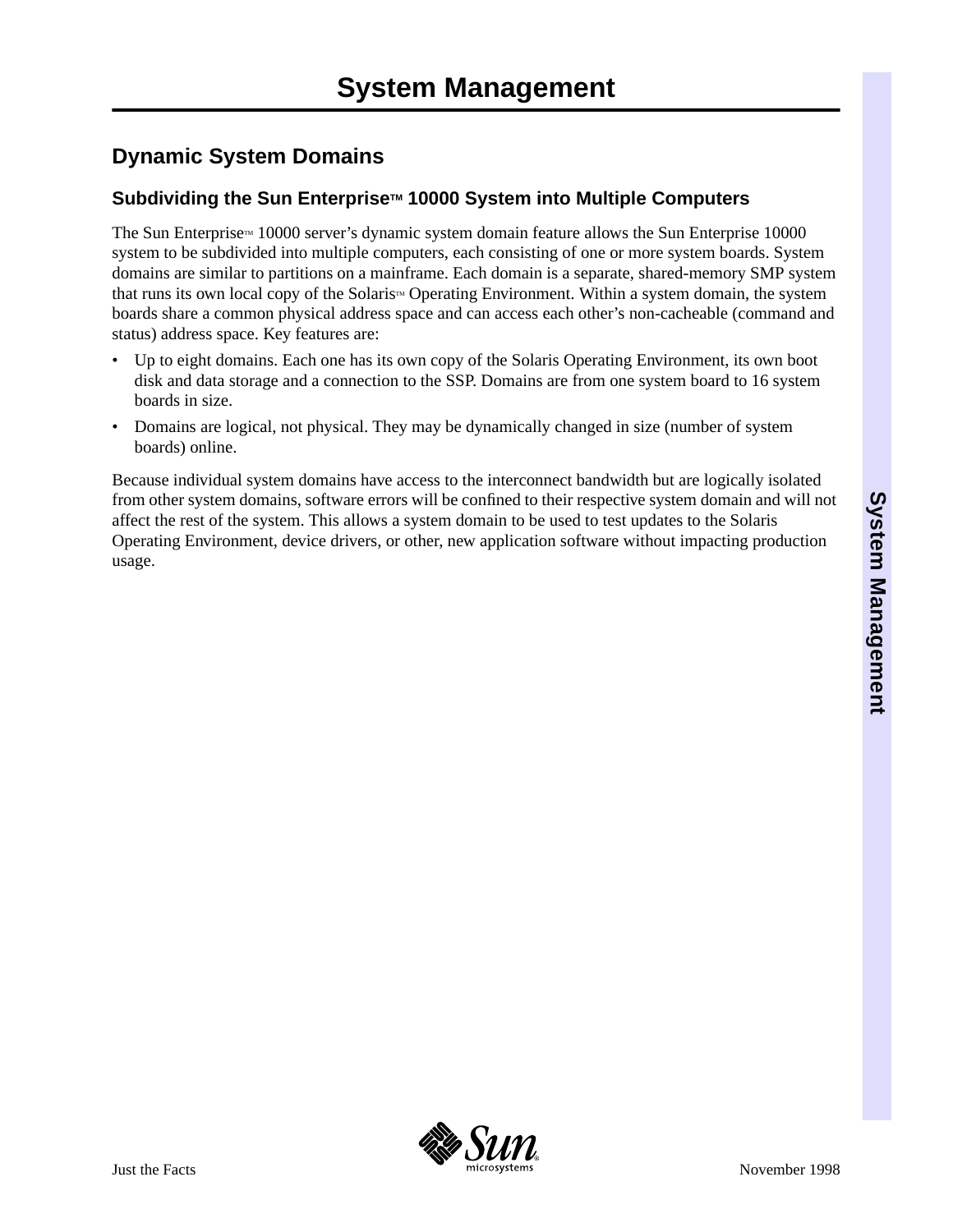# **Dynamic System Domains** *(cont.)*

#### **Subdividing the Sun Enterprise 10000 System into Multiple Computers**

System domains are configured to have their own disk storage and networking. Administration of each system domain is done from one SSP that services all the system domains. The system administrator may create domains dynamically without impacting work in progress on the Sun Enterprise 10000 system. Dynamic system domains may be used for many purposes that enable the site to manage the Sun Enterprise 10000 resources effectively:

- LAN consolidation. A single Sun Enterprise 10000 system can replace two, three, or more, smaller servers. It is easier to administer (uses a single SSP), more robust (more RAS features), and offers the flexibility to freely shift resources from one "server" to another. This is a benefit as applications grow, or when demand reaches peak levels requiring rapid deployment of additional computing resources.
- **Development, production, and test environments.** In a production environment, most sites require separate development and test facilities. Having isolated facilities enables the development work to continue on a regular schedule, while assuring that those efforts do not impact production. Using an Sun Enterprise 10000 system, those functions can safely coexist on the same platform.
- **Software migration.** Dynamic system domains may be used as a means of migrating systems or application software to updated versions. This applies to the Solaris Operating Environment, database applications, new administrative environments, or any type of application.
- **Special I/O or network functions.** A system domain may be established to deal with specific I/O devices or functions. For example, a high-end tape device could be attached to a dedicated system domain, which is alternately merged into other system domains which need to make use of the device for backup or other purposes.
- **Departmental systems.** A single Sun Enterprise 10000 system may be shared by multiple projects or departments, simplifying cost justification and cost accounting requirements.

#### **Configuring for resource requirements**

There are a variety of ways to deal with applications with special resource requirements or limitations. Projects which have resource requirements that might overflow onto other applications may be isolated to their own system domain. Also, for applications that cannot take advantage of all resources (that is, they lack scalability) multiple instances of the application may be run in separate system domains.

• **Data Warehouses Applications.** Many data warehouses use multiple systems to tier data. The Sun Enterprise 10000 system can tier data on the same system and dynamically allocate more resources to individual tiers as needed.

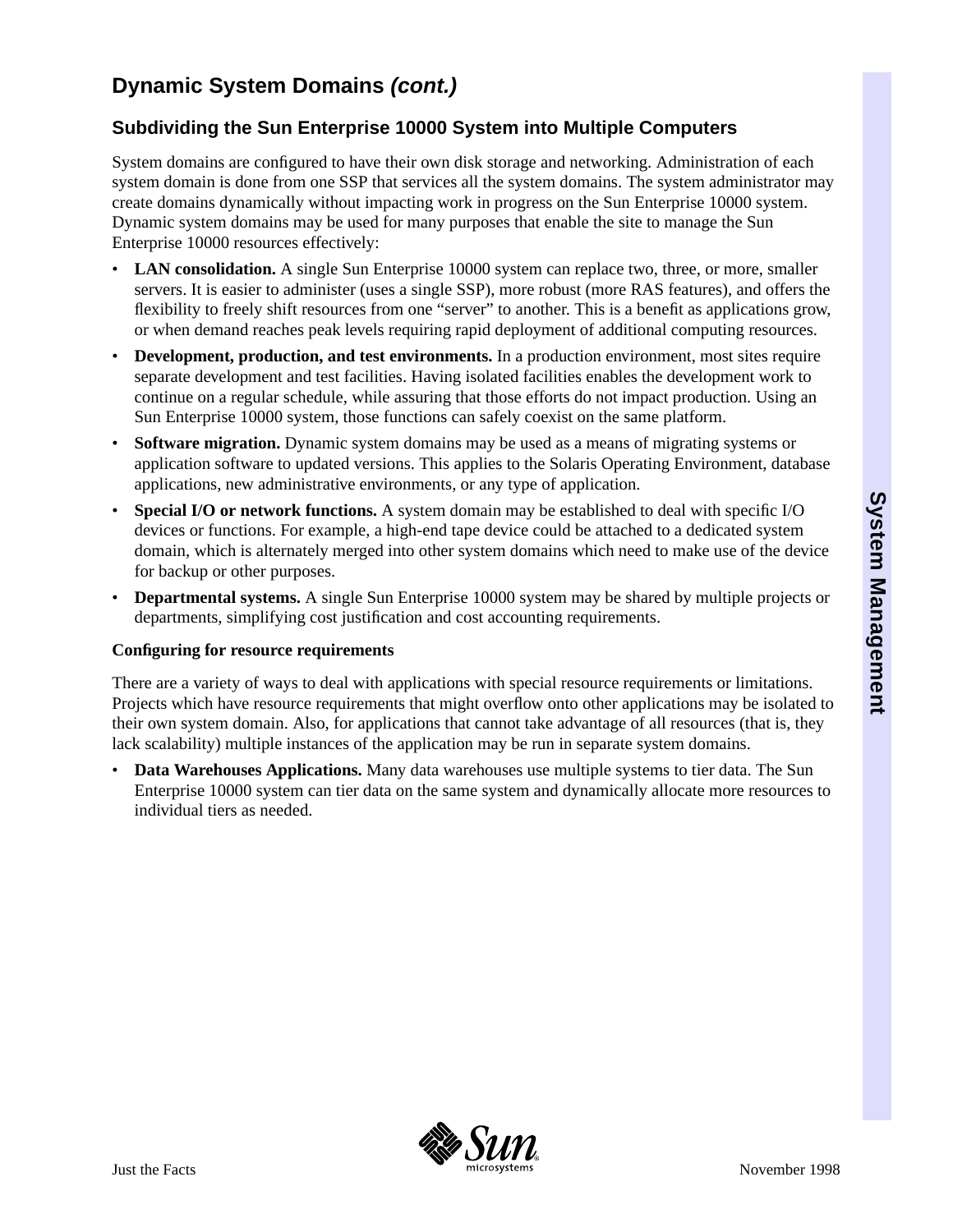# **Dynamic System Domains** *(cont.)*

# **Subdividing The Sun Enterprise 10000 System into Multiple Computers** *(cont.)*

The figure below shows an example of how the Sun Enterprise 10000 may be divided into Dynamic System Domains. Domain #3 is a 36 processor production domain running standard the Solaris 2.6 Operating Environment. Domain #2 is running a special application with eight processors (for instance proving that the application is fully stable before allowing it to run on the production domain #3). Domain #1, with four processors, is being used to check out an early version of the Solaris 7 Operating Environment. Note that each domain has its own boot disk and storage, as well as a network connection. All are controlled from a common SSP.



**Figure 11.** Sample Domain Configuration

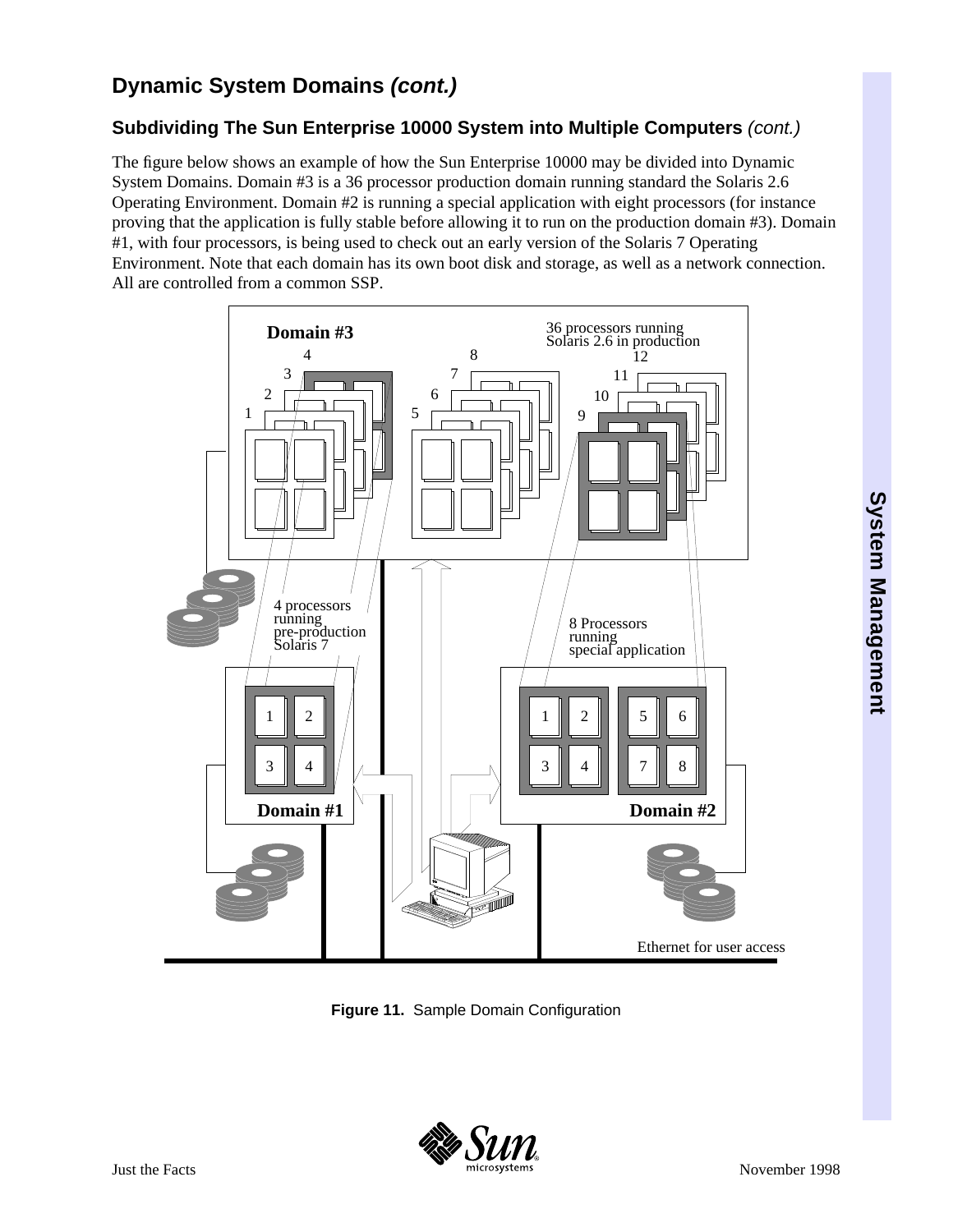# **System Service Processor**

#### **Introduction**

The System Service Processor (SSP), the system console, is an UltraSPARC<sup>M</sup>-IIi workstation that runs the standard Solaris Operating Environment plus a suite of diagnostics and management programs. These include power-on self-test (POST), Hostmon, and Network Console utilities developed for use on the Sun Enterprise 10000 system. The SSP enables the operator to monitor and control the Sun Enterprise 10000 system. These programs assist the SSP with sequencing the boot process, assisting in configuration decisions, managing dynamic system domains, monitoring environmental conditions, helping the Sun Enterprise 10000 system recover from interrupts, and sending information to Sun Enterprise Services regarding interrupts. The SSP is connected via remote console support to the Sun Enterprise 10000 system using Ethernet. Using Network Console, the SSP can be accessed remotely to facilitate system administration functions of the Sun Enterprise 10000 system. Figure 12 shows the network connections between the SSP and the Sun Enterprise 10000 system. Provision is made for a second SSP acting as a hot spare to the first one.

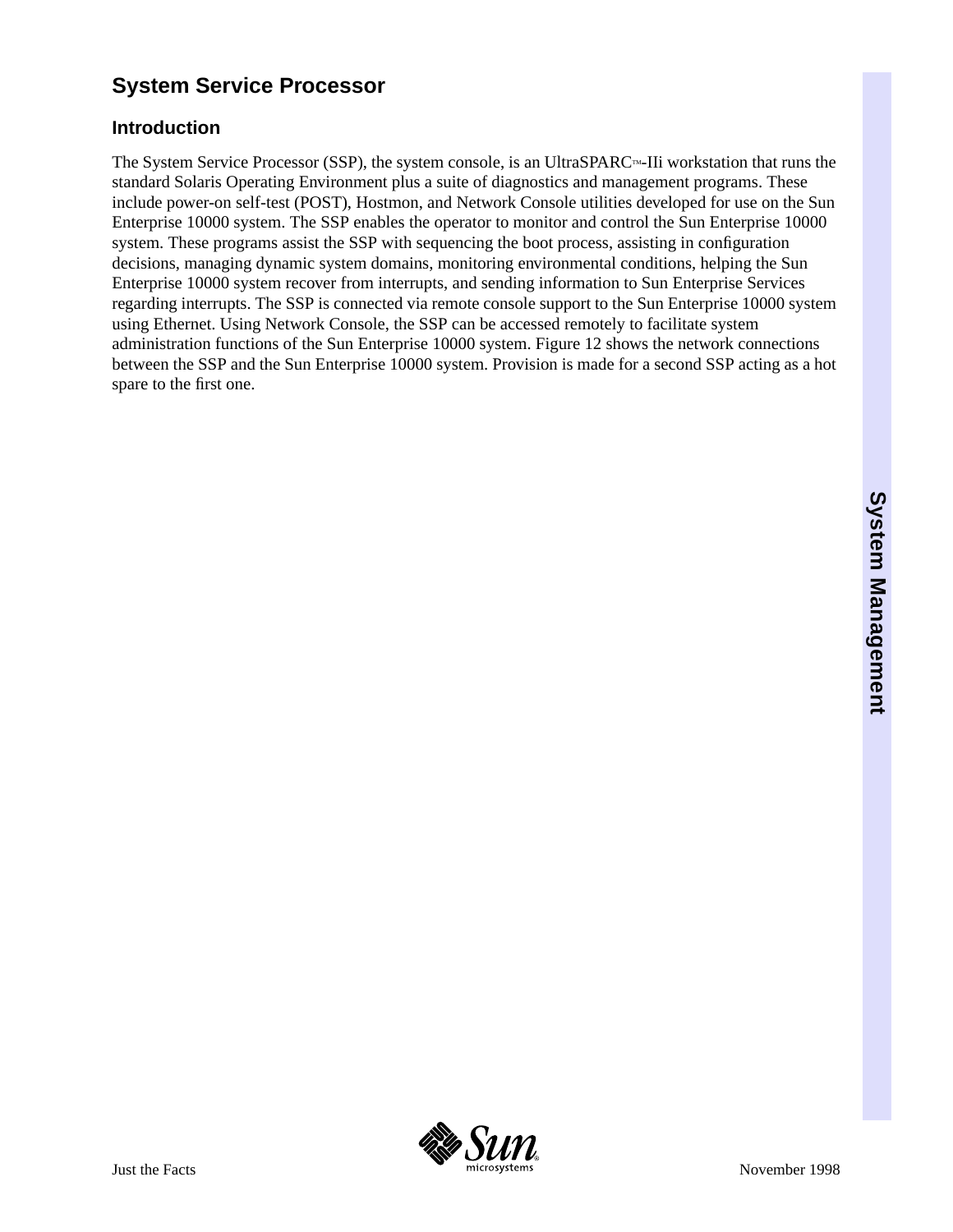### **The SSP**

The SSP is built from a UltraSPARC-IIi workstation with 128 MB of RAM and a 4.3-GB disk. There is a color monitor and also a CD-ROM drive for loading software onto the Sun Enterprise 10000 system. The SSP runs the standard Solaris 2.5.1 Operating Environment. In addition to the Solaris Operating Environment, the SSP runs the following software:

- **Hostview.** This is a graphical user interface (GUI) that assists the system administrator with management of the Sun Enterprise 10000 system's hardware, including dynamic system domains and dynamic reconfiguration functions.
- **SSP commands.** All of the functions provided in Hostview are also available via a command line interface, which may be used for more rapid remote access or to script certain operations.
- **POST.** This software performs diagnosis on the hardware and configuration management based on the diagnosis. It assures that the system components are operational.
- **Network Console (netcon).** This software enables remote logins to the Sun Enterprise 10000 SSP. Using netcon, a system administrator can operate a Sun Enterprise 10000 system remotely, from anywhere there is a network connection, via an X-Window interface.The SSP uses these programs to assist the Sun Enterprise 10000 system to recover from the following events:
- **Heartbeat detection.** The SSP monitors the Sun Enterprise 10000 system by a "heartbeat". When a heartbeat failure is detected, the SSP attempts to send an interrupt to the Sun Enterprise 10000 system which will cause a dump and ordinary recovery. If this fails, the SSP logs this event and reboots the system.
- **Error recovery.** The SSP provides recovery for fatal errors by logging the event, initiating any required reconfiguration, and testing to try to isolate and remove components which may have caused the fatal error.
- **Message logging.** The SSP logs standard system domain messages that represent important information indicating a problem in the Sun Enterprise 10000 system (or a system partition) due to some hardware/software failure. These messages can range from a kernel panic to an over-temperature reading within the hardware. The SSP logs user software errors that include items such as what was executed, failures in booting, or incorrect command semantics. Because these messages are domain related, the messages must migrate to the master SSP managing that domain. The SSP logs seven types of messages: Emergency, alert, critical, error, warning, information, and debug.

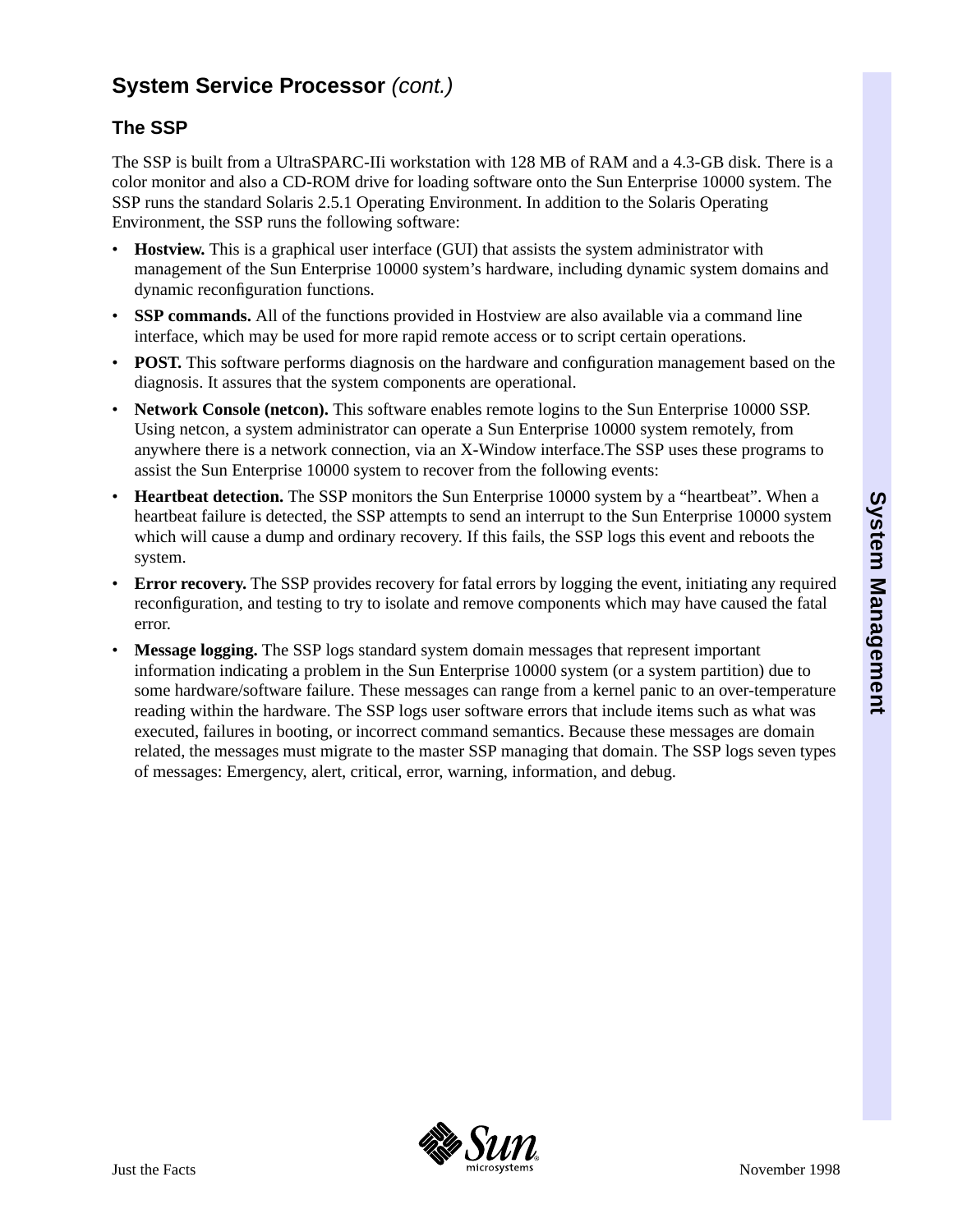#### **The SSP** *(cont.)*

- **Environmental emergency response.** The SSP protects the system from environmental conditions by signaling the Solaris Operating Environment on the host to take appropriate action when a potentially dangerous condition exists.
- **Program execution.** Supervisory programs running on each CPU export their state to the SSP to allow debug and other information to be displayed.
- **Hardware and environmental conditions**. Hardware and environmental faults are displayed until cleared by definitive action by a system administrator. The setting and clearing of events are logged.
- **Power problems.** The SSP controls, monitors, and margins the power to the Sun Enterprise 10000 system. The Sun Enterprise 10000 power status and control can be accomplished through simple network management protocol (SNMP) directly, so that standard SNMP tools can be used to power the Sun Enterprise 10000 system on and off. The SSP can power individual power supplies on and off, with the exception of housekeeping power which can only be powered off.
- **Boot heuristics.** The boot heuristics service is intended to perform as a human; trying to solve a problem not caught by diagnostics by physically or logically removing components in order to isolate a bad component, yet still have an operational configuration. Boot heuristics measures the success of the previous boot by how long it stayed up before an interrupt. If boot heuristics fail, a "boot failure" state is entered.
- **Remote service.** All functions on the SSP that can be performed remotely are set up for dumb terminal execution for use over modem connections.

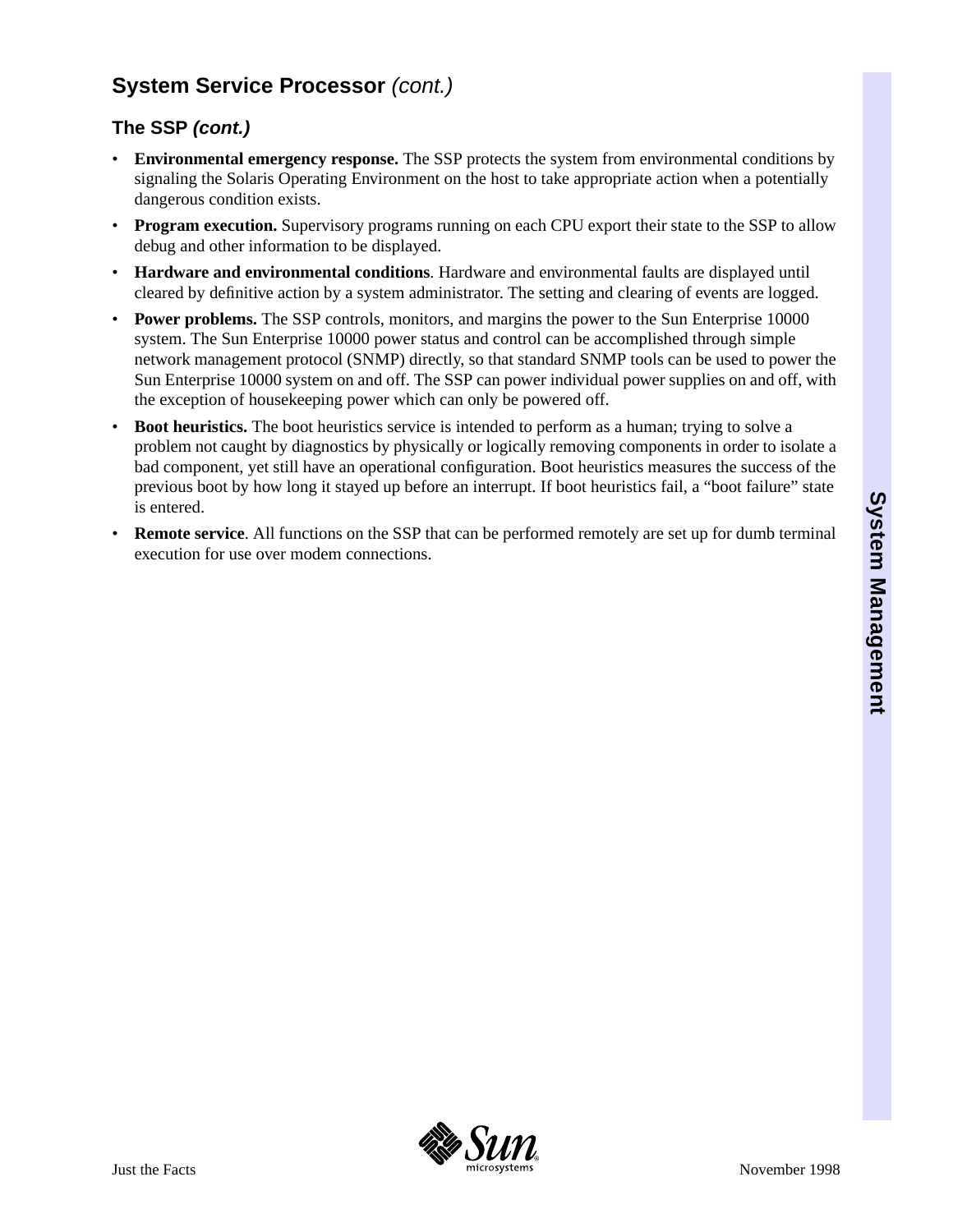# **The SSP** *(cont.)*





The diagram above shows the following connections to the SSP from the Sun Enterprise 10000:

- Each control board has its own private Ethernet hub between itself and the SSP. These are 10BASE-T networks and service levels between the SSP and the Sun Enterprise 10000 are therefore efficiently communicated, as there is no other network traffic.
- Each Sun Enterprise 10000 Domain is connected to another Ethernet hub (the "customer hub"). This is a 10/100BASE-T Ethernet network to which the SSP is connected. This network is used to first-time boot up each Domain. (Subsequent boots are from the private storage connected to the Domain).
- Users can access each Domain using a common network to all Domains or a private one to each Domain.



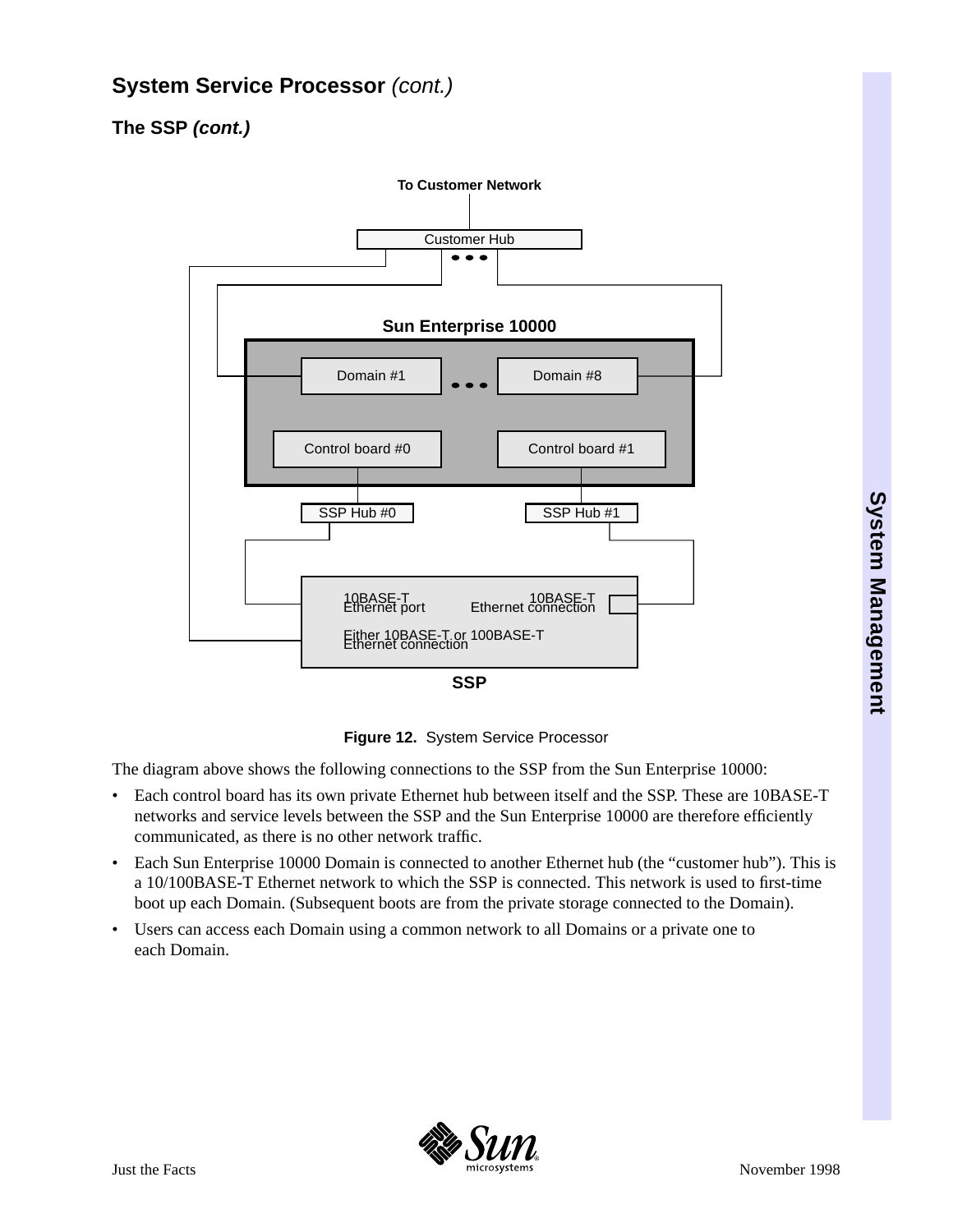# **Power-on Self-test (POST)**

Power-on self-test (POST) is the principal, bring-up diagnostic program for the Sun Enterprise 10000 system. It verifies that all components (memory, processors, I/O controllers, etc.) are functional before allowing them to be configured into the Sun Enterprise 10000 system. Using POST helps ensure that the system can be brought up with confidence, even if there are hardware problems, and that those problems will not have an impact on the availability of the system because they are configured out of the system.

#### **POST**:

- Exercises the Sun Enterprise 10000 system logic at a level below that of the field replaceable unit, and with a high degree of accuracy, finding failing components allowing isolation to the field-replaceable unit
- Provides a highly-available platform for customer applications, even in the face of hardware failures
- Provides low-level, start-of-day configuration services, including detailed interaction with specific hardware components
- Records sufficient information about failed and marginal components so that both field replacement and subsequent factory repairs are expedited
- Remembers which components passed the tests, and will configure only those components into the final system configuration. This is possible by using the JTAG access to each of the key Sun Enterprise 10000 ASICs
- Can also be told to ignore certain components by looking them up in the *blacklist*. In this way, components scheduled for service, are of questionable functionality, or have a certain revision level can be kept out of a system configuration
- Has the responsibility of establishing the final system hardware configuration; if there is a failed or blacklisted component, there may be a variety of ways in which the final system may be configured.

For example, if a coherency interface controller chip has failed, one option is to configure the final system with only three global address buses, thus avoiding the bad coherency interface controller, but allowing access to the processors. This maximizes compute power at the expense of system bandwidth. A second choice would be to configure the entire system board out of the system, which would allow concurrent servicing of the board at a later time without the need to do a dynamic reconfiguration operation

The amount of testing done by POST is controlled by the "level" of testing requested. At higher levels, more tests are run and POST thoroughly tests additional components—even those with little chance of failure.

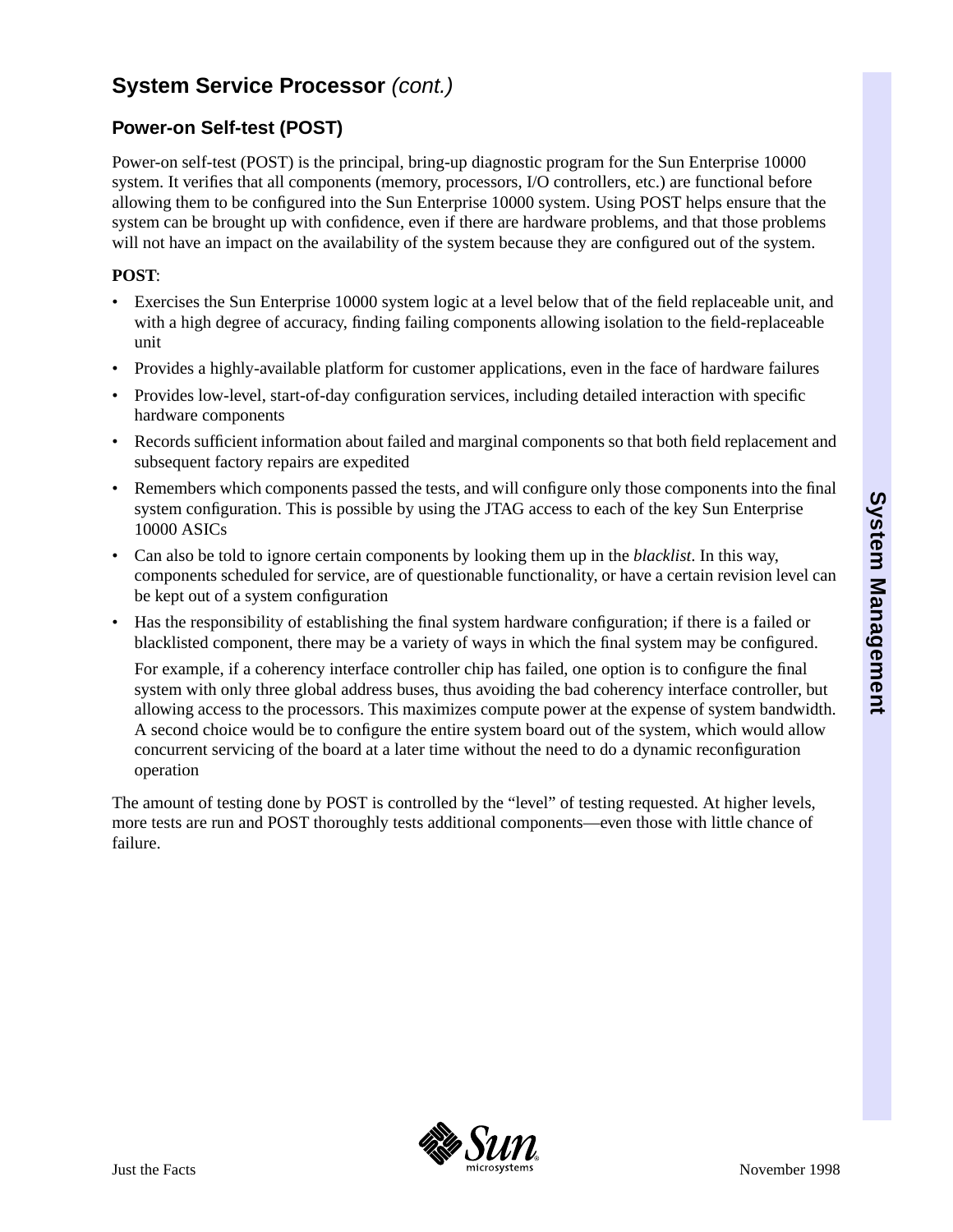#### **Hostview**

Hostview is the graphical user interface program on the SSP that monitors the Sun Enterprise 10000 components and functions. Hostview simplifies monitoring and control of the Sun Enterprise 10000 system by providing a series of easy-to-follow menus. Hostview is able to make reasonable decisions about environmental problems, making the Sun Enterprise 10000 system less susceptible to single-point failures.

Hostview enables you to perform the following actions:

- Power the Sun Enterprise 10000 system on and off
- Dynamically reconfigure the boards within the Sun Enterprise 10000 system, logically attaching or detaching them from the operating system, resetting them, and running diagnostics on them
- Create and manage dynamic system domains
- View status of processors (for example, booting, running the Solaris Operating Environment, etc.)
- Start an SSP window for each system domain
- Access the SSP log messages file for each system domain
- Remotely login to each system domain
- Modify the blacklist file to enable or disable hardware components on each system domain

Hostview enables the system administrator to monitor and respond to various system events, such as:

- Hardware faults; for example, over-voltage
- Environmental faults; for example, excessive heating
- Loss of "heartbeat" from the Sun Enterprise 10000 system

#### **SunVTS™**

Sun Validation Test Suite (SunVTS<sup>TM</sup>) is the replacement product for SunDiag<sub>M</sub>. Like SunDiag, SunVTS is run at the UNIX<sup>®</sup> level and is designed to exercise the entire system. It supports either a graphical or TTY user interface and provides error and information logging. The key features of SunVTS are:

- **UNIX-level diagnostics.** System tests execute real UNIX code under the Solaris Operating Environment.
- **Automatic system probing.** The system configuration is displayed through the user interface.
- **Two user interfaces.** A graphical-based interface and a character-based interface are both available. The SunVTS kernel is cleanly separable from the user interface, such that multiple-user interfaces can communicate with the same SunVTS kernel. The character-based interface permits the writing of shell scripts to control SunVTS.
- **Application programming interface (API).** The API provides a defined interface into the SunVTS kernel from other processes, as well as the user interfaces. A SunVTS execution could be initiated in a cron-like fashion, with no direct user interface at all.
- **Advanced configuration and execution control.** Tests can be grouped together based on user requirements, with fine-grained execution control for status and logging information.

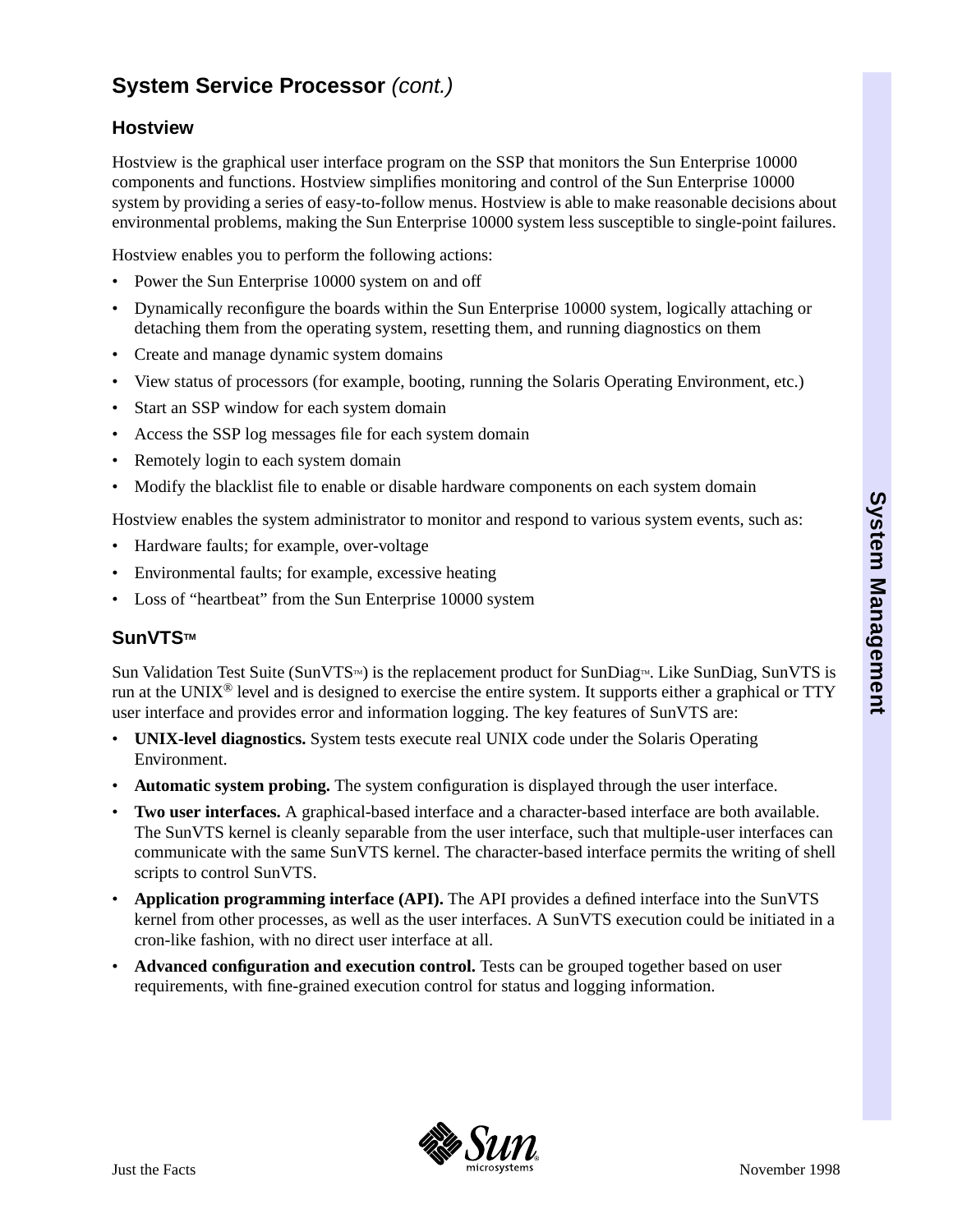#### **Network Console**

The SSP provides a service called Network Console (netcon). Netcon provides a "console" for single-user operations. Normally, a SSP must be on the same subnetwork as the Sun Enterprise 10000 system; with netcon, they can be anywhere in the world that has a network attachment. The service is provided such that sessions, similar to rlogin sessions, can be provided to X-Windows clients on the same network as the SSP. This enables system administrators to access the SSP from any location on the same network as the SSP.

- No dedicated hardware line between host and SSP
- Remote control from any workstation
- Multiple sessions allows administrators to observe console access simultaneously

#### **Simple Network Management Protocol (SNMP) Support**

All events noted by the Sun Enterprise 10000 monitoring functions are broadcast to the network via SNMP messages. This means that, in addition to the Hostview program, they may be trapped by any software package that processes SNMP messages. Thus, messages specific to Sun Enterprise 10000 systems can be integrated conveniently into a site's existing systems and network management toolsets.

A management information base (MIB) has been defined for the Sun Enterprise 10000 series. This includes a wealth of information that can be used by third-party system and network management products. A typical monitoring tool would be Solstice™ Site Manager™, Solstice Domain Manager™, or Solstice Enterprise Manager $\mathbb{N}$ . The Sun Enterprise 10000 server's MIB and adherence to SNMP provide the hooks to allow a manager such as this to support the Sun Enterprise 10000 system.

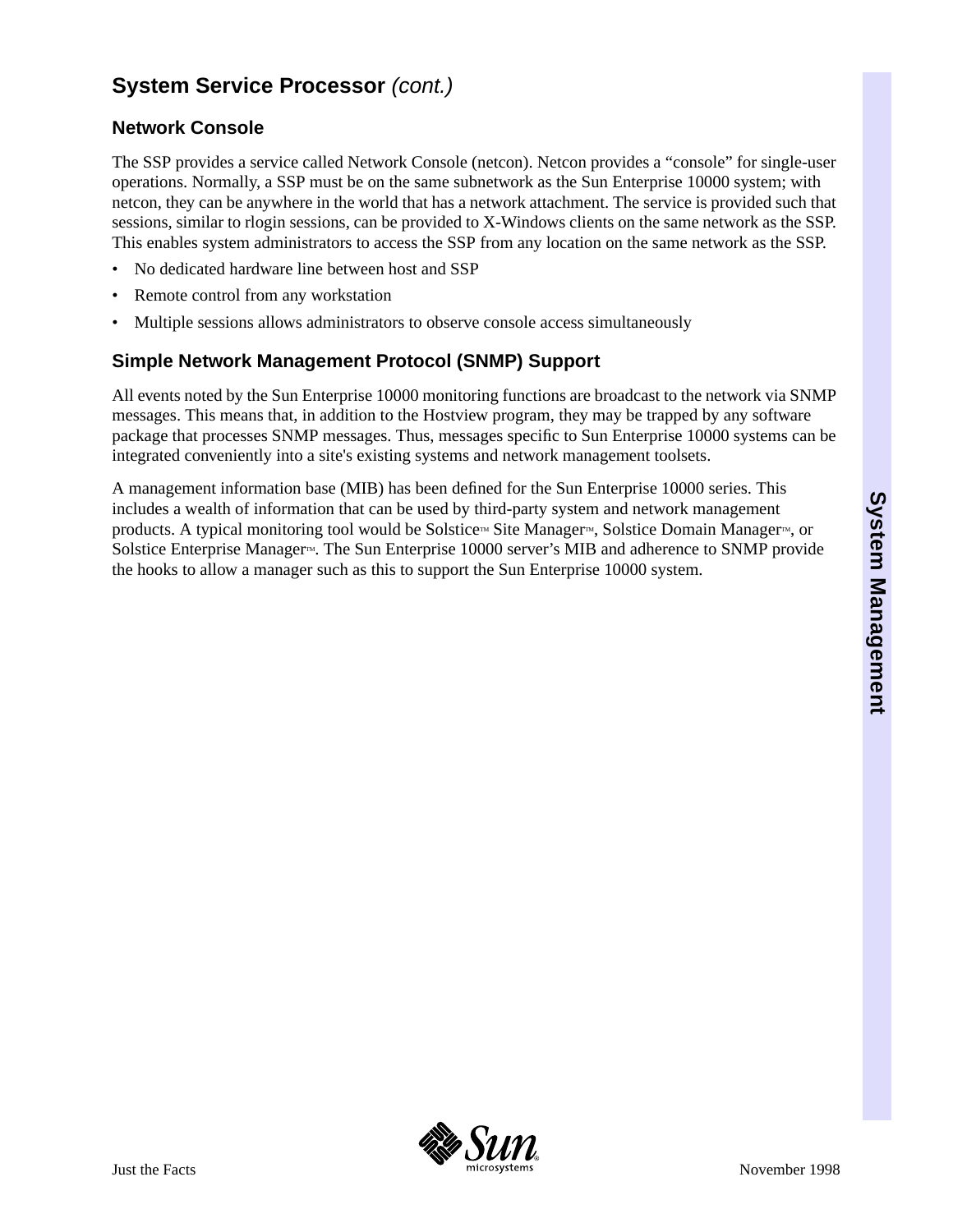# **The Solaris™ Operating Environment**

The Sun Enterprise servers include the industry's leading enterprise operating environment, Solaris 2.6. Built on the latest UNIX technology, the Solaris Operating Environment delivers unparalleled scaleability and performance. With enterprise integration by design, the Solaris Operating Environment provides easy access to a wide range of computing environments and network technologies. It delivers a competitive advantage to business through networked computing, scalability, and multi-architecture support. The Solaris Operating Environment provides an advanced, superior solution for all customer IT needs, both technical and business. The Solaris Operating Environment is an industrial-grade solution with the performance, quality, and robustness to deliver mission-critical reliability.

The Solaris Operating Environment delivers a unique advantage for mission-critical environments, providing advanced features and functionality that, combined with built-in networking, gives users a high-performance computing environment enabling faster, higher quality, and more productive work.

The Solaris Operating Environment delivers the power of the Sun Enterprise servers to users through enhanced networking capabilities and performance, graphics and imaging, increased standards compliance, and key operating system management advancements.

The Sun Enterprise 10000 runs the Solaris Operating Environment 2.6, or the previous revision 2.5.1. The installed base will gradually transition to the Solaris 2.6 Operating Environment over the course of 1998.

# **Solaris 2.6 Operating Environment Features and Benefits**

#### **Features Benefits**

#### **Quality:**

- 
- 

#### **Performance and Scalability:**

- 
- 
- 
- 

#### Java<sub>™</sub> Technology:

- 
- 
- 

- Full binary compatibility Existing Solaris Operating Environment 2.x applications run without modification on the Solaris Operating Environment 2.6
- Over 9 months of beta testing Extensive real-world use to ensure problem-free operation
- Kernel-based sockets 350 percent increase in web server performance
- TCP improvements Fast performance over large bandwidth networks
- I/O Enhancements (UFS Direct I/O) Improvement of 300 percent in large file transfers
- Large file support Support for single files up to one TB in size
- Java virtual machine Enables the Solaris Operating Environment to run Java applications
	- Java Just-in-Time Compiler Speeds performance of Java applications
	- HotJavaTM browser Integrated, Java technology-enabled browser

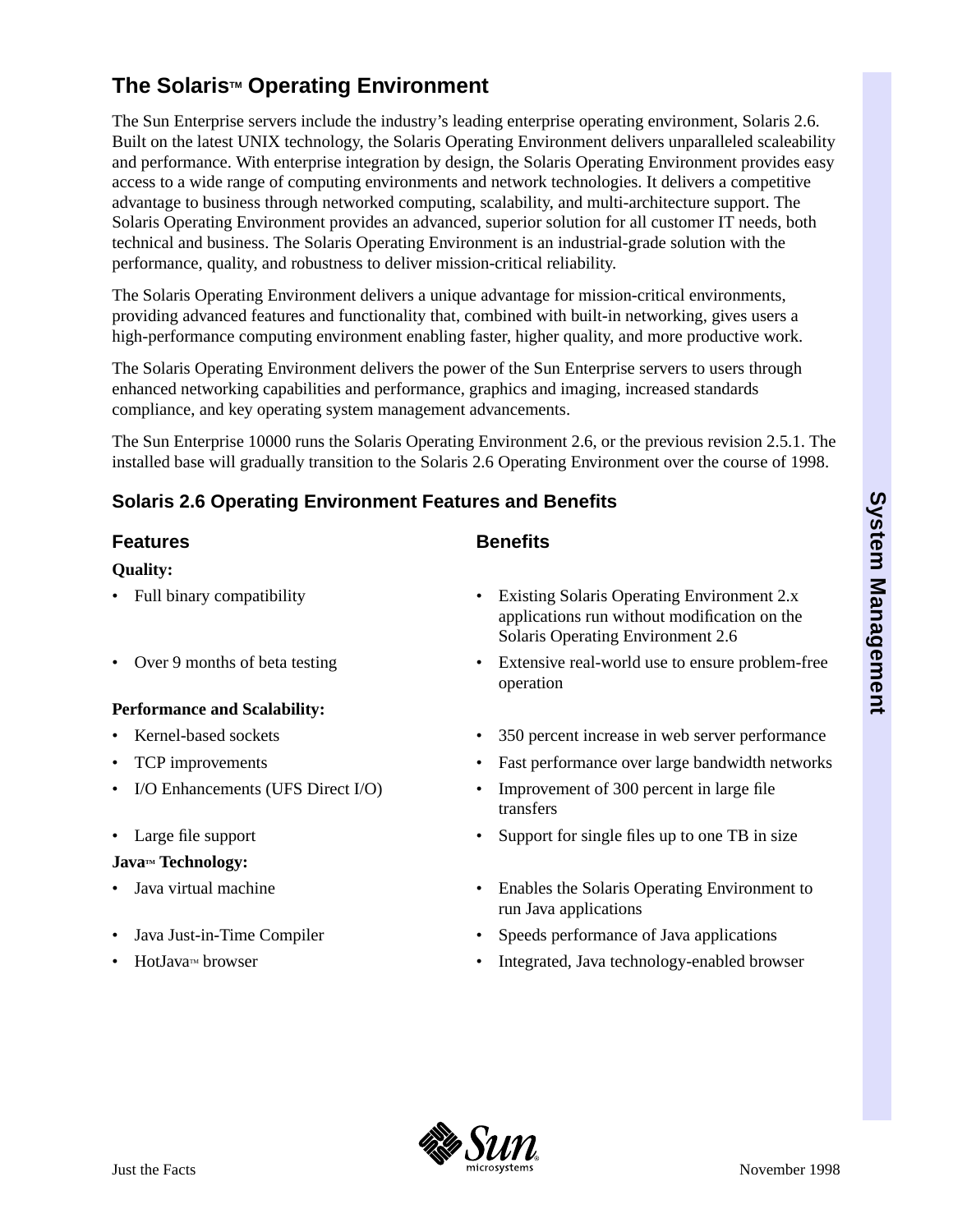# **The Solaris Operating Environment** *(cont.)*

# **Solaris 2.6 Operating Environment Features and Benefits** *(cont.)*

#### **Ease of Use and Management:**

- 
- 
- 
- 
- Dynamic Host Configuration Protocol (DHCP Client/Server)
- 

#### **Network and Security:**

- 
- 
- 
- 
- 

#### **Standards:**

- 
- 
- 
- 

#### **Developer Environment:**

- 
- Software Developer Kit and Device Driver Kit Packaged with the Solaris Operating
- 
- Solaris Web Start Browser-based point and click installation
- CDE default desktop Easy-to-use graphical desktop with extensive enhancements, including application integration with the web
- Netscape<sub>M</sub> browser Industry standard web browser
	- Browser-based help system Easily accessible documentation with web-based browser interface
		- Automates remote management of heterogeneous clients
- SunSoft<sup>M</sup> Print Client Easier, centralized setup and management of client access to printers
- WebNFS $\mathbb{R}$  Fast access to files over the Web
	- Speeds Solstice AutoClient™ booting and Speeds Solstice AutoClient™ booting and reduces network traffic
	- NIS Server Supports the NIS server natively
	- **Enables continuous client availability Enables continuous client availability**
- GSS-API Enables strengthened security of NFS over networks
	- Year 2000-compliance Handles dates unambiguously, follows X/Open® guidelines
- X/Open UNIX 95 "Standard UNIX" compliant
- Federated Naming Service Compliant with the X/Open 2.0 definition
- ISO 10646 Supports the Unicode 2.0 standard
- Application Binary Interface Tool Facilitates forward compatibility for application developers
	- Environment for easier access to the development environment
- Versioning/Scoped libraries Improved portability of applications

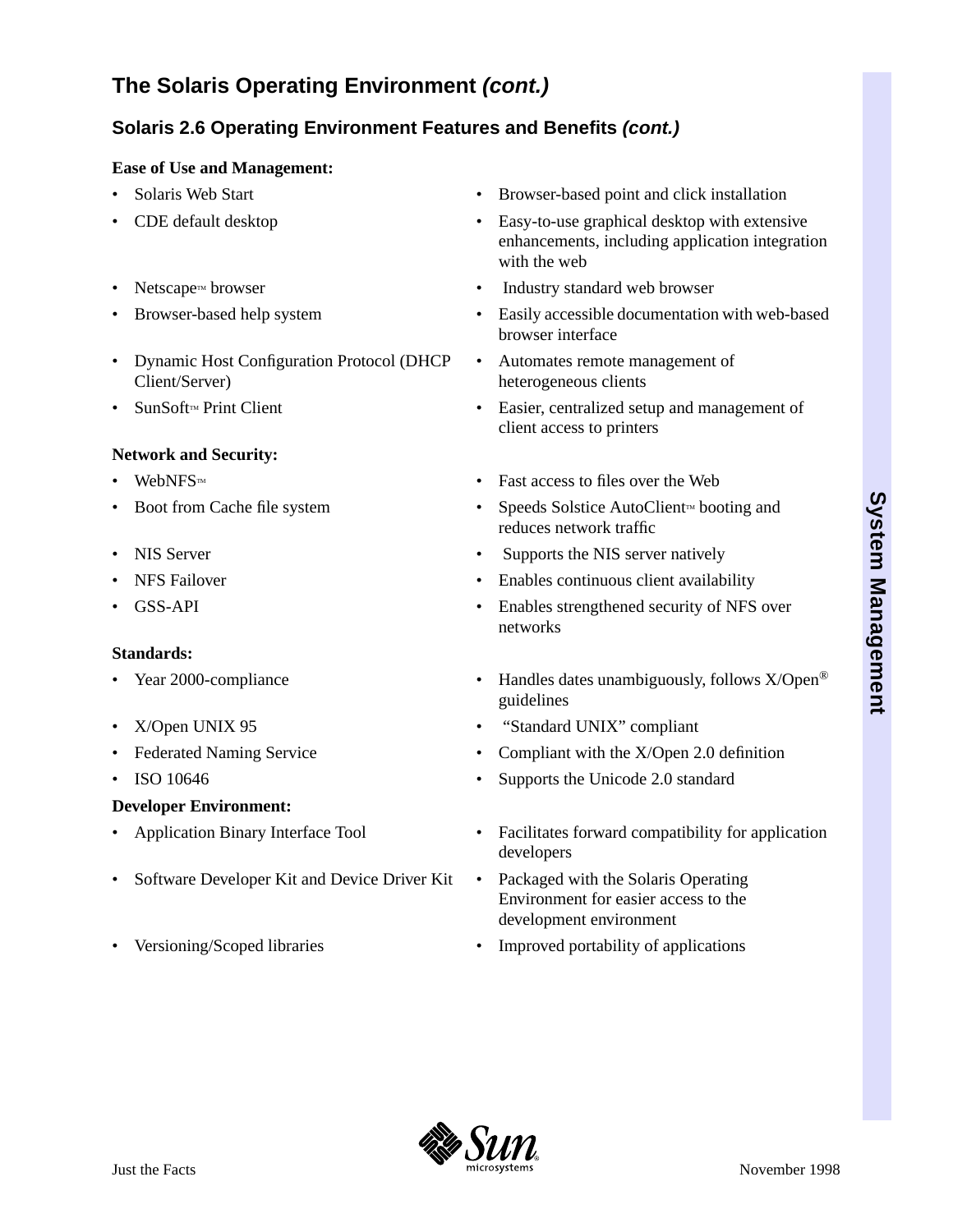# **The Solaris Operating Environment** *(cont.)*

# **Performance features of Solaris 2.6 compared to Solaris 2.5.1**

| <b>Performance Feature of Solaris 2.6</b> | <b>Benefit</b>                                                                                                                                                                                                                                         |
|-------------------------------------------|--------------------------------------------------------------------------------------------------------------------------------------------------------------------------------------------------------------------------------------------------------|
| Large page intimate shared memory         | Improved performance compared to the Solaris<br>2.5 1 Operating Environment in commercial and<br>HPC workloads.                                                                                                                                        |
|                                           | The Solaris Operating Environment builds the<br>$\bullet$<br>database buffer pool with virtual memory pages<br>of 4 MB, thereby reducing the virtual memory<br>overhead for memory accesses to this critical<br>area.                                  |
| Processor sets                            | Allows the user to optimize the Sun Enterprise<br>10000 by allocating processes to specific groups<br>of processors.                                                                                                                                   |
| I/O subsystem improvements                | There is a reduction of Solaris overhead and this<br>results in improved I/O performance.                                                                                                                                                              |
| Direct I/O                                | This allows database file access to bypass a layer<br>$\bullet$<br>of operating system processing. This gives all<br>the benefits of running the database on raw<br>partitions with the Solaris Operating<br>Environment's superior system management. |
| Large file support                        | With the Solaris 2.6 Operating Environment,<br>$\bullet$<br>files may be up to 1 TB in size. Large data access<br>is simplified by reducing the number of files.                                                                                       |
| Larger address space                      | With the Solaris 2.6 Operating Environment, the<br>$\bullet$<br>limit of 2 GB on address space has been raised to<br>3.75 GB.                                                                                                                          |
| Process unmapping enhancements            | Process exit is more efficient and this is useful<br>for operations such as database shutdown.                                                                                                                                                         |
| General operating system efficiency       | Many different improvements have decreased<br>the system time required by the Solaris 2.6<br>Operating Environment itself.                                                                                                                             |
|                                           |                                                                                                                                                                                                                                                        |

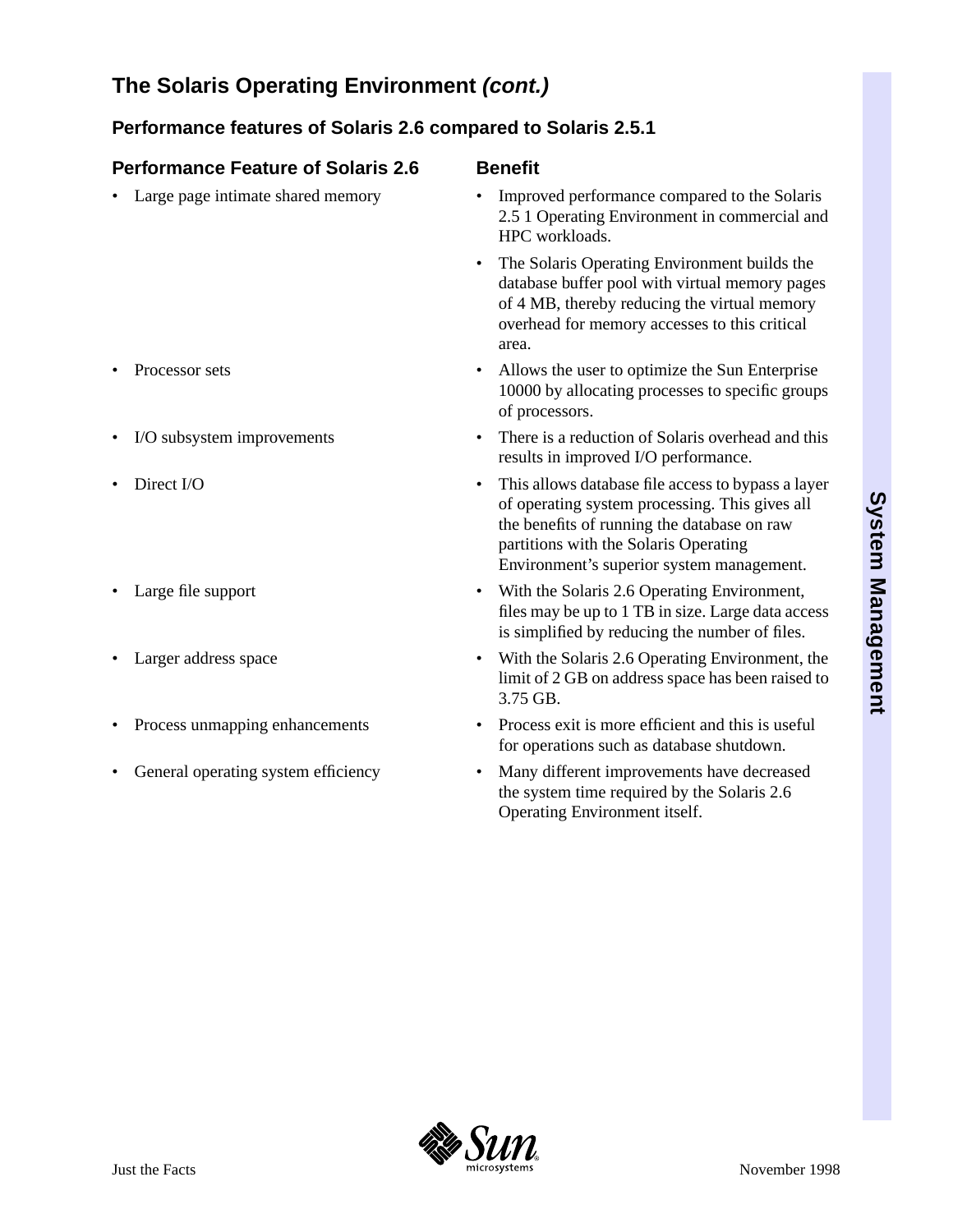| <b>CIC</b>                                                  | Coherency Interface Controller. Handles coherency transactions for the<br>three port controllers on a board. Connects to one of four global address<br>buses. Snoops for one quarter of the address space.                                                                                                                                    |  |  |
|-------------------------------------------------------------|-----------------------------------------------------------------------------------------------------------------------------------------------------------------------------------------------------------------------------------------------------------------------------------------------------------------------------------------------|--|--|
| Circuit-switched bus                                        | A bus in which a transaction is normally implemented in an automatic<br>fashion. Simple and easy to construct, a circuit-switched bus is often less<br>efficient than a comparable packet-switched bus. SBus is a<br>circuit-switched bus.                                                                                                    |  |  |
| ECC                                                         | Error checking and correcting. ECC code is used to verify the integrity of<br>data and can be used to correct some data errors. The ECC code used in<br>the Sun Enterprise <sup>N</sup> X000 servers is able to detect and correct single-bit<br>errors and detect double-bit errors.                                                         |  |  |
| Fault resistant                                             | Systems that are fault-resistant are able to withstand and recover from<br>many types of system problems.                                                                                                                                                                                                                                     |  |  |
| Fault tolerant                                              | Systems that are fault-tolerant are able to withstand and recover from any<br>system problem and offer 100 percent uptime. These systems are<br>typically more expensive that comparable fault-resistant systems.                                                                                                                             |  |  |
| <b>GAARB</b>                                                | Global Address Arbiter. Arbitrates for a global address buses.<br>Implemented by a Sun Enterprise 10000 arbiter chip.                                                                                                                                                                                                                         |  |  |
| <b>GAB</b>                                                  | Global Address Buses. Four 16:16, 48-bit wide multiplexers that connect<br>a coherent interface controller from each system board. The multiplexors<br>broadcast one of the inputs to all the outputs. Implemented by 16 XMUX<br>ASICs. Functions like a snoopy bus for coherency purposes, but is really<br>a point-to-point address router. |  |  |
| Gigaplane™                                                  | Gigaplane is the centerplane bus that is used in the Sun Enterprise 3000,<br>4000, 5000, and 6000 servers. The Gigaplane bus is a packet-switched<br>bus offering a sustained data transfer rate of 2.5 GB/sec.                                                                                                                               |  |  |
| Gigaplane- $XB^{\scriptscriptstyle \text{TM}}$ Interconnect | The Gigaplane-XB Interconnect is the centerplane bus that is used in the<br>Sun Enterprise 10000 system. The Gigaplane-XB interconnect is a<br>packet-switched bus offering a data transfer rate of 10.67 GB per second<br>with a 83.3-MHz clock and 12.8 GB per second with a 100-MHz clock                                                  |  |  |
| <b>GDR</b>                                                  | Global Data Router. Sixteen 16:1, 144-bits wide multiplexers that<br>connect the local data routers on each system board. Implemented by 12<br>XMUX ASICs.                                                                                                                                                                                    |  |  |
| High availability                                           | Availability is the time a particular resource, such as a system,<br>application, or data is accessible and usable. High availability means the<br>resource is accessible and usable a maximum amount of time.                                                                                                                                |  |  |
| Hostview                                                    | Hostview is the graphical user interface program on the SSP that<br>monitors the Sun Enterprise 10000 components and functions.                                                                                                                                                                                                               |  |  |

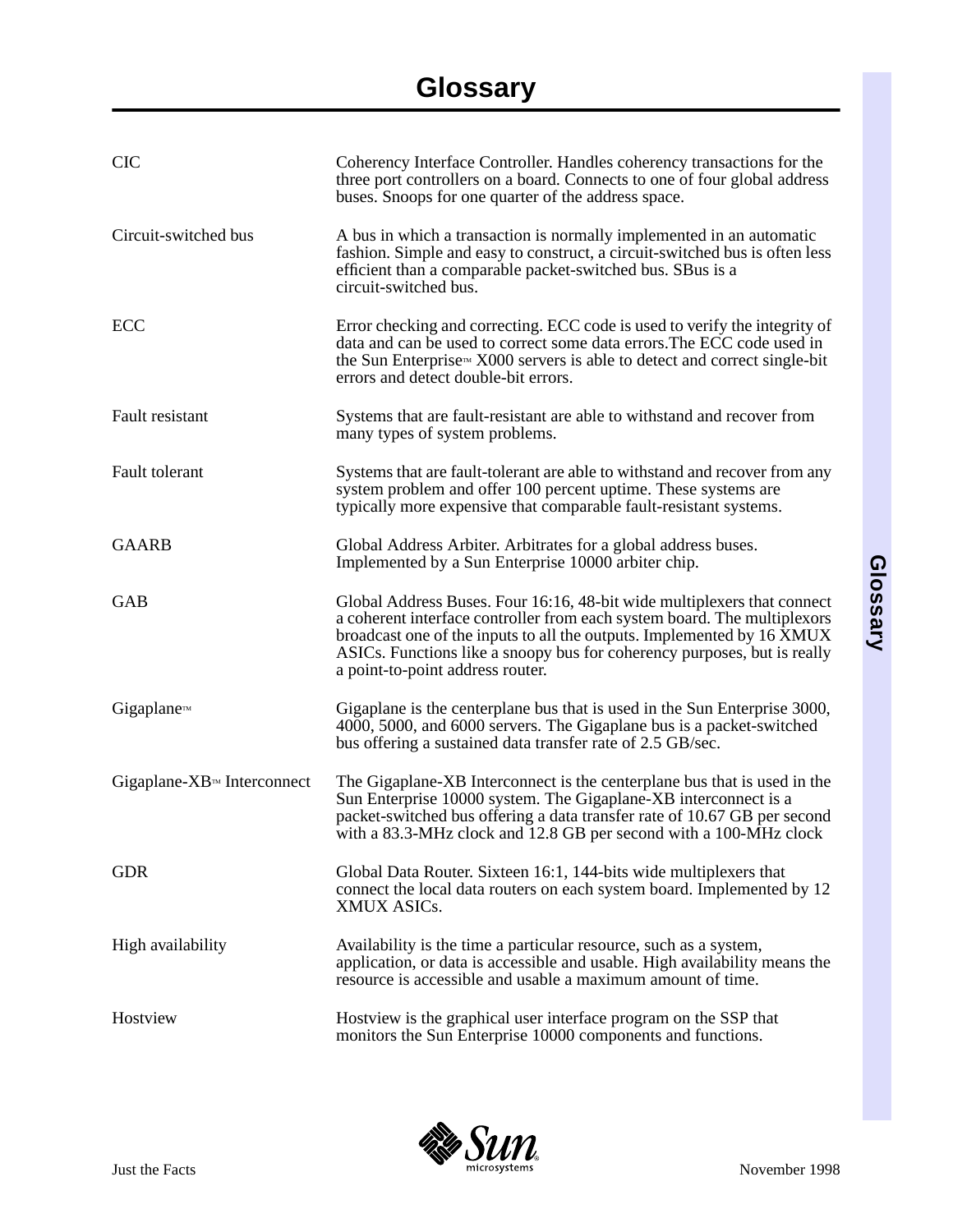| Hot plug            | A hot-plug component means that it is electrically safe to remove or add<br>that component while the machine is still running. Typically, the system<br>must be rebooted before the hot-plug component is configured into the<br>system.                                                                                                                                                                                                                                                                                                                                                                                                                                                                   |
|---------------------|------------------------------------------------------------------------------------------------------------------------------------------------------------------------------------------------------------------------------------------------------------------------------------------------------------------------------------------------------------------------------------------------------------------------------------------------------------------------------------------------------------------------------------------------------------------------------------------------------------------------------------------------------------------------------------------------------------|
| Hot swap            | A hot-swap component can be installed or removed by simply pulling the<br>component out and putting the new one in. The system will either<br>automatically recognize the component change and configure itself as<br>necessary or will require user interaction to configure the system, but a<br>reboot is not required. All hot-swappable components are hot pluggable,<br>but not all hot-pluggable components are hot swappable.                                                                                                                                                                                                                                                                      |
| Interleaved memory  | Interleaved memory helps reduce memory access time by permitting<br>multiple memory components to operate in parallel. In interleaved<br>memory schemes, memory is divided into $n$ banks arranged so that every<br><i>nth</i> byte is supplied by a different memory bank. In a two-way<br>interleaved system, the first doubleword is supplied by bank 0 while the<br>second is supplied by bank 1; normally the size and extent of interleave is<br>arranged so that a single typical request is satisfied by as many banks as<br>possible. This permits a single memory request to be fulfilled without<br>waiting for memory recycle time. The Sun Enterprise 10000 uses 4-way<br>interleaved memory. |
| <b>LDARB</b>        | Local Data Arbiter. Arbitrates for the local data router.                                                                                                                                                                                                                                                                                                                                                                                                                                                                                                                                                                                                                                                  |
| <b>LDR</b>          | Local Data Router. Two unidirectional 144-bit wide 4:1 multiplexers that<br>connect the four UPA databuses on a system board with the global data<br>router. Implemented by four XMUX ASICs per system board.                                                                                                                                                                                                                                                                                                                                                                                                                                                                                              |
| MC                  | Memory Controller chip. Accepts memory addresses from the four<br>Coherent Interface Controllers, and data from the Sun Enterprise 10000<br>data buffer (XDB), and performs reading and writing of 64-byte blocks<br>of data into one to four banks of memory.                                                                                                                                                                                                                                                                                                                                                                                                                                             |
| Memory bank         | 512 data bits, plus 64 ECC bits, made up of 8 SIMMs.                                                                                                                                                                                                                                                                                                                                                                                                                                                                                                                                                                                                                                                       |
| <b>OBP</b>          | OpenBoot™ PROM. In the Sun Enterprise 10000 system, OBP is held in<br>RAM by the SSP.                                                                                                                                                                                                                                                                                                                                                                                                                                                                                                                                                                                                                      |
| Packet-switched bus | A bus in which information is transmitted in fixed-sized units. Often<br>associated with the use of split transactions. Gigaplane and UPA are<br>packet-switched buses.                                                                                                                                                                                                                                                                                                                                                                                                                                                                                                                                    |
| Parity              | Parity is a simple technique used to verify the integrity of data. Parity<br>detects single-bit errors.                                                                                                                                                                                                                                                                                                                                                                                                                                                                                                                                                                                                    |
| PC                  | Port Controller chip. Interfaces UPA modules to the Sun Enterprise<br>10000 system. The PC controls address flow between the UPA port and<br>the four Coherent Interface Controllers, and controls data flow between<br>the UPA port and the Sun Enterprise 10000 data buffer (XDB).                                                                                                                                                                                                                                                                                                                                                                                                                       |

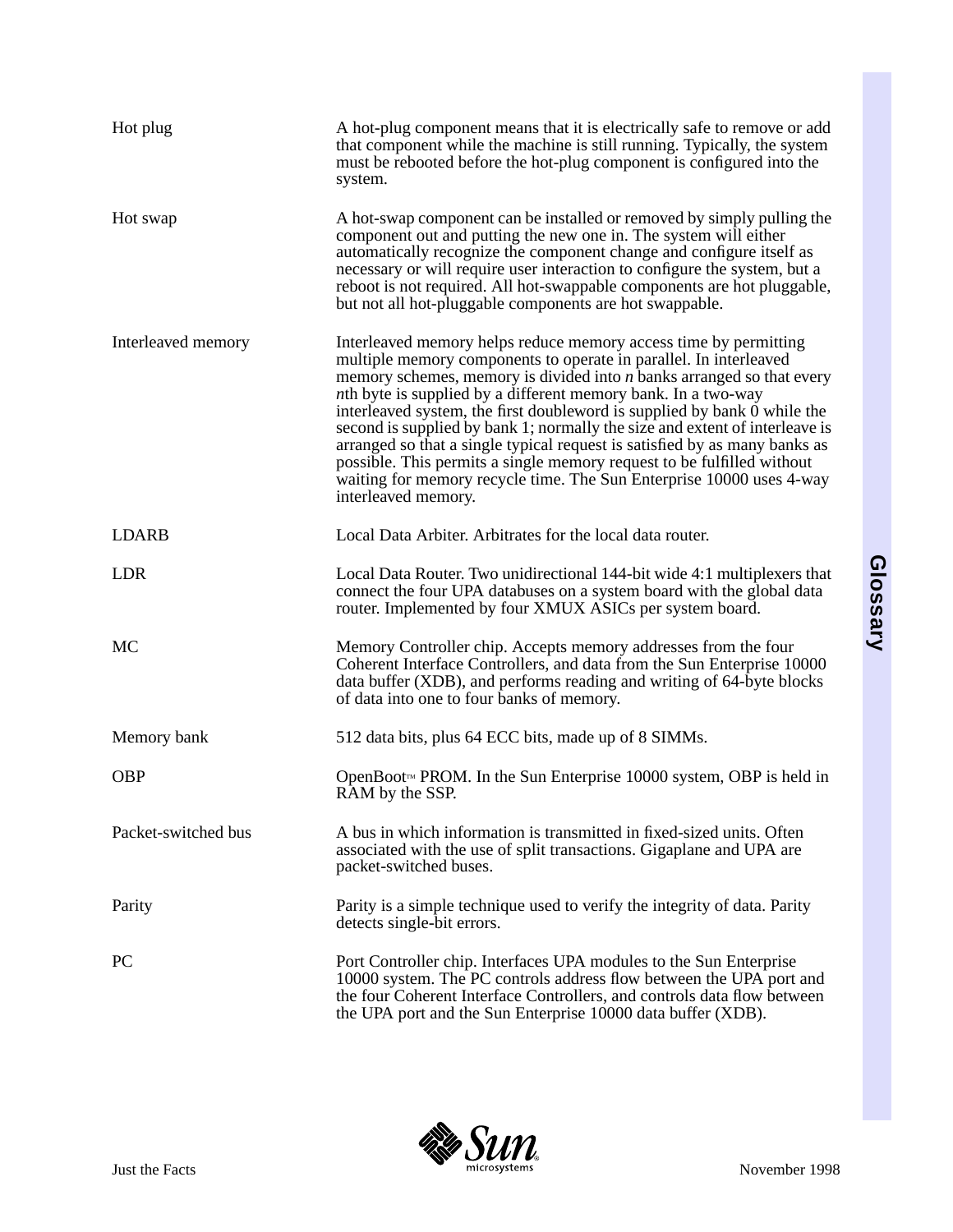| <b>POST</b>    | Power-on self-test. POST is a suite of hardware integrity tests<br>implemented in firmware that verifies the integrity of system<br>components.                                                                                                                                                                                                                                                   |
|----------------|---------------------------------------------------------------------------------------------------------------------------------------------------------------------------------------------------------------------------------------------------------------------------------------------------------------------------------------------------------------------------------------------------|
| <b>RAS</b>     | Reliability, availability, and serviceability. Reliability is a measure of the<br>likelihood that problems will occur. A highly reliable system will have<br>few problems. Once a problem occurs, availability is the measure of how<br>the system will protect the user from being adversely affected by the<br>problem. Serviceability is a measure of how easy it is to repair the<br>problem. |
| <b>SSP</b>     | The System Service Processor, the system console, is a SPARC™<br>workstation that runs the standard Solaris <sup>M</sup> Operating Environment plus<br>a suite of diagnostics and management programs.                                                                                                                                                                                            |
| SunVTS™        | Sun Validation Test Suite. This is the replacement for SunDiag <sup>™</sup> .                                                                                                                                                                                                                                                                                                                     |
| <b>UPA Bus</b> | Ultra™ Port Architecture bus. Used as an intermediate bus on the<br>CPU/memory and I/O boards.                                                                                                                                                                                                                                                                                                    |
| <b>XARB</b>    | Sun Enterprise 10000 arbiter chip. Has modes to implement three<br>functional units: The local address arbiter, the local data arbiter, and<br>global address arbiter.                                                                                                                                                                                                                            |
| <b>XDB</b>     | Sun Enterprise 10000 data buffer chip. Buffers cache lines that are in<br>transit between a UPA data port or a memory bank and the local data<br>router.                                                                                                                                                                                                                                          |
| <b>XMUX</b>    | Multiplexer chip. Has modes to implement four functional units: The<br>global address router, the local data router, the global data router, and the<br>144 / 576-bit wide pack/unpack on the memory module                                                                                                                                                                                       |

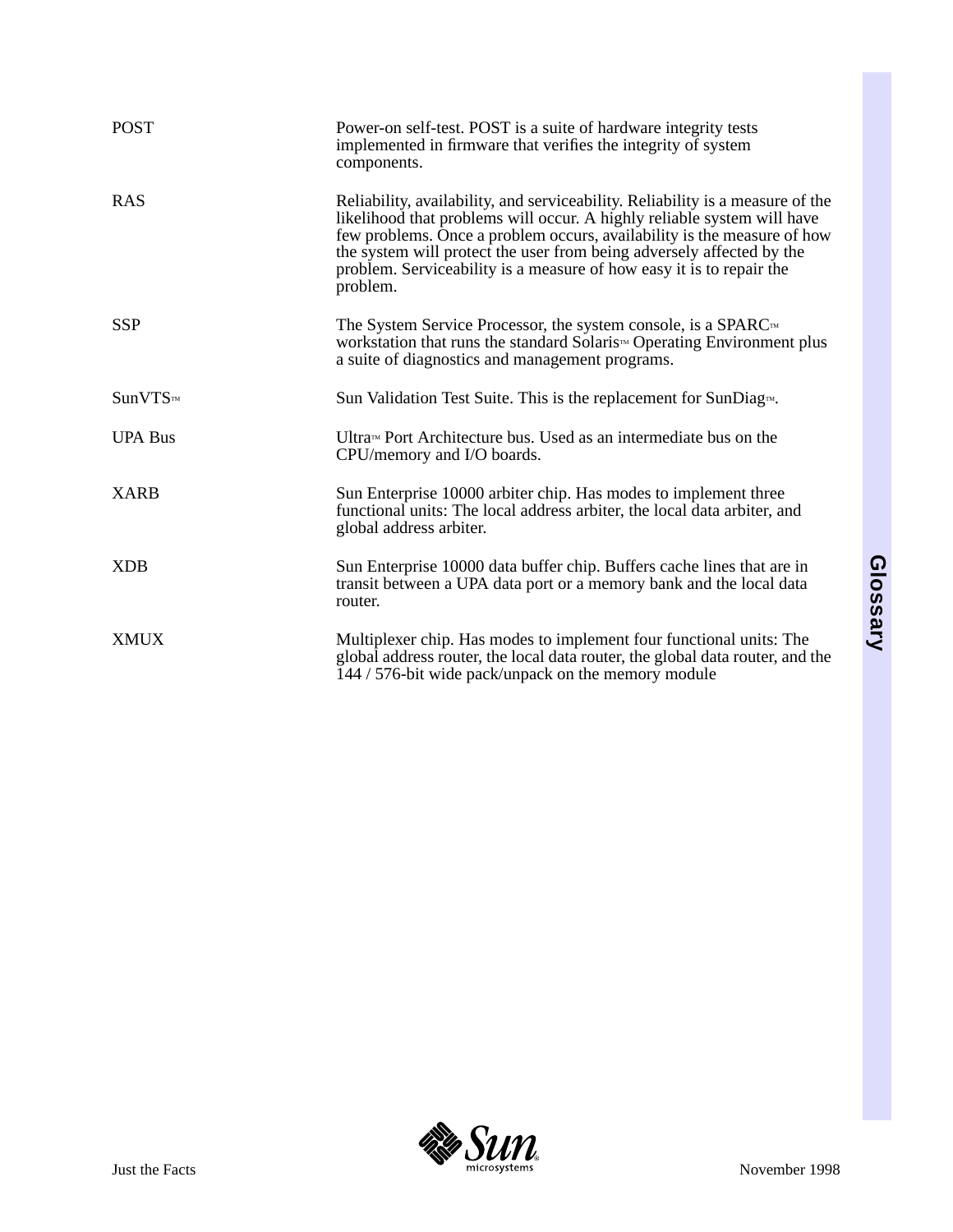| All materials are available on SunWIN, except where noted. |  |
|------------------------------------------------------------|--|
|------------------------------------------------------------|--|

| <b>Collateral</b>                                                                     | <b>Description</b>                                                                        | <b>Purpose</b>         | <b>Distribution</b>                       | Token#or<br>Comac<br>order # |
|---------------------------------------------------------------------------------------|-------------------------------------------------------------------------------------------|------------------------|-------------------------------------------|------------------------------|
| <b>Power Pack</b>                                                                     |                                                                                           |                        |                                           |                              |
| Sun Enterprise™ 10000<br><b>Just The Facts</b>                                        | Reference information                                                                     | Sales tool<br>Training | SunWIN,<br>Reseller web                   | 57933,<br>57936              |
| Sun Enterprise 10000<br>Presentation and Slide<br>Notes, 2/98                         | Presentation and Slide Notes<br>covering product, market,<br>performance, and competition | Sales tool             | SunWIN,<br>Reseller web                   | 62298,<br>62304              |
| <b>References</b>                                                                     |                                                                                           |                        |                                           |                              |
| Sun Intro: Sun<br>Enterprise 10000                                                    | Introduction e-mail                                                                       | Sales tool             | SunWIN,<br>Reseller web,<br>E-mail        | 62201<br>81642               |
| <b>High Performance</b><br>Computing 2.0 Just The<br>Facts                            | Detailed information concerning the<br>Sun Enterprise 10000 in HPC                        | Sales tool             | SunWIN,<br>Reseller web                   | 75001                        |
| Sun Enterprise Cluster<br><b>Just The Facts</b>                                       | Information on clustering the Sun<br>Enterprise 10000                                     | Sales tool             | SunWIN,<br>Reseller web                   | 74006                        |
| Sun Enterprise 10000<br>Server Overview                                               | Quick reference material                                                                  | Sales tool             | SunWIN,<br>Reseller web,<br>First Resort, | 66505                        |
| <b>Product Literature</b>                                                             |                                                                                           |                        |                                           |                              |
| <i>Ultra</i> ™ Server family<br>Sun Enterprise 10000                                  | Datasheet                                                                                 | Sales tool             | SunWIN,<br>Reseller web,<br>Comac         | 62102,<br>DE675-1            |
| Sun Enterprise 10000                                                                  | Product brief                                                                             | Sales tool             | SunWIN,<br>Reseller web                   | 62118                        |
| <b>White Papers</b>                                                                   |                                                                                           |                        |                                           |                              |
| Sun Enterprise 10000<br>$\equiv$<br>Technical White Paper                             | High-level architectural<br>information                                                   | Sales tool             | SunWIN,<br>Reseller web                   | 62355                        |
| Consolidation and<br>Recentralization with<br>the Sun Enterprise<br>10000 server      | One large server instead of<br>multiple smaller ones                                      | Sales tool             | SunWIN,<br>Reseller web                   | 62339                        |
| Sun Enterprise 10000:<br>SunTrust Reliability,<br>Availability, and<br>Serviceability | High uptime features and<br>discussion                                                    | Sales tool             | SunWIN,<br>Reseller web                   | 62345                        |
| Sun Enterprise 10000:<br>Dynamic System<br><b>Domains</b>                             | Partitioning a high-end server                                                            | Sales tool             | SunWIN,<br>Reseller web                   | 62348                        |